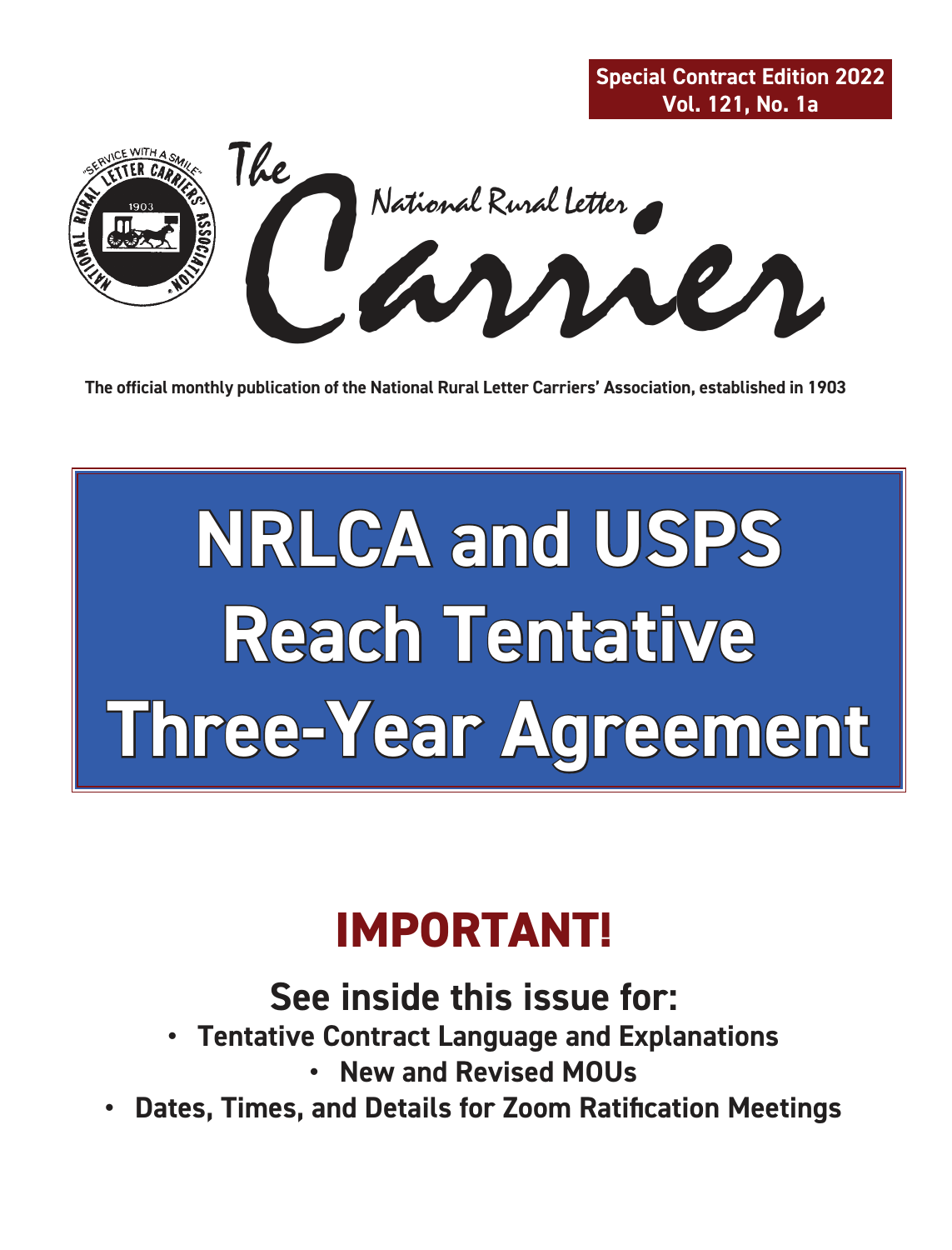#### The National Rural Letter **THE NATIONAL RURAL LETTER CARRIERS' ASSOCIATION**

Established in 1903 1 630 Duke Street, Alexandria, VA 22314-3467 Tel: 703-684-5545 - Website: www.nrlca.org

#### **RESIDENT NATIONAL OFFICERS**

**Ronnie W. Stutts,** *President* **Donald L. Maston,** *Vice President* **Clifford D. Dailing**, *Secretary-Treasurer* **David L. Heather,** *Director of Labor Relations* **Susan T. Knapp,** *Director of Steward Operations*

#### **NATIONAL EXECUTIVE COMMITTEEMEN**

**Patrick A. Pitts,** Chairman, Executive Committee Tel: 360-893-9182 P.O. Box 821, Orting, WA 98360-0821 **Shirley Baffa,** Executive Committeeman Tel: 870-613-7838 P.O. Box 2435, Batesville, AR 72503-2435 **Dennis L. Conley,** Executive Committeeman Tel: 828-369-5054 P.O. Box 445, Franklin, NC 28744-0445 **Jeanette P. Dwyer,** Executive Committee Tel: 571-228-1288 P.O. Box 25, Riegelwood, NC 28456-0025 ------------

#### **LEGISLATIVE DEPARTMENT**

Paul Swartz, NRLCA Director of Governmental Affairs Tel: 703-684-5545

#### **WORKERS' COMPENSATION DEPARTMENT**

Devin Cassidy, NRLCA Director of Workers' Compensation Tel: 703-684-5545 Retainer: Mike Watson Tel: 503-653-2911 (PST)

#### **NATIONAL CHAPLAIN**

Gary W. Wilder Tel: 615-888-6156 (CST)

#### **HEALTH BENEFIT PLAN**

Clifford D. Dailing, Exec. Director of Health Insurance Programs Tel: 703-684-5552

**CLAIM INQUIRIES**

Rural Carrier Benefit Plan, 800-638-8432

#### **AUTO AND HOMEOWNERS INSURANCE PLANS**

Linda Foran, Plan Director, Service: 855-752-8477 — Claims: 800-325-1088 — Sales: 888-325-7727

#### **MAGAZINE DEPARTMENT**

Donald L. Maston, Editor Melissa J. Ray, Managing Editor/Advertising Clifford D. Dailing, Associate Editor

**POSTMASTER: SEND CHANGE OF ADDRESS TO: NRLCA Membership Dept., 1630 Duke Street, Alexandria, VA 22314-3467**

The National Rural Letter<br>Carrier **CONTENTS**

| 3<br><b>From the Desk of the President</b> |
|--------------------------------------------|
|--------------------------------------------|

- **4 Ratification Meeting Details**
- **6 Tentative Contract Language and Explanations**
- **6 Article 8: Hours of Work**
- **6 Article 9: Compensation, Salaries, and Wages**
- **11 Article 11: Holidays**
- **12 Article 21: Benefit Plans**
- **13 Article 25: Higher Level Assignments**
- **13 Article 30: Working Rules for Rural Carriers**
- **16 New Memoranda of Understanding**

The National Rural Letter Carrier magazine (SSN 0028-0089) is published monthly by the National Rural Letter Carriers' Association, 1630 Duke Street, Alexandria, VA 22314-3467. Periodicals postage paid at Alexandria, VA and additional mailing offices. It is a monthly publication for 113,000 members of the NRLCA, providing news and information for regular, substitute, and retired carriers, RCRs &RCAs, the Auxiliary and Juniors. The NRLCA magazine is provided under the requirements of the NRLCA Constitution automatically to each member. It is available to surviving spouses at the rate of \$20 per year and to non-rural craft persons who meet the NRLCA guidelines at the rate of \$150 per year. These rates became effective January 1, 2009.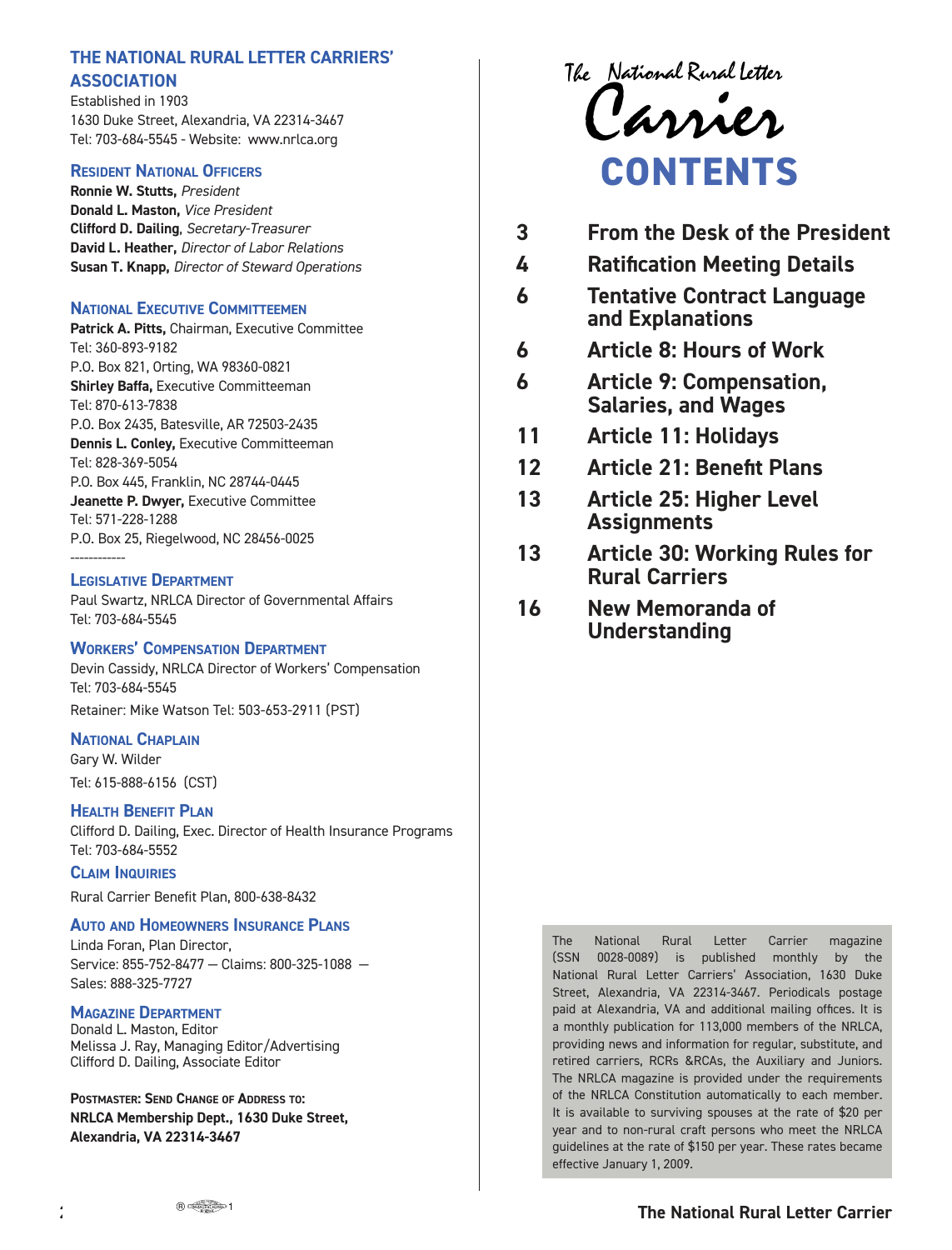### **FROM THE DESK OF THE NRLCA PRESIDENT**

### **NRLCA Reaches Tentative Agreement with USPS for Three-Year Contract**



n May 20, 2021, the USPS-NRLCA National<br>Agreement expired. Over several months,<br>union and postal leaders had many<br>bargaining sessions via Zoom and at USPS n May 20, 2021, the USPS-NRLCA National Agreement expired. Over several months, union and postal leaders had many HQ. Many contract proposals were exchanged between the parties, but at the expiration of our 2018-2021 contract, we had still not reached an agreement for a new National Agreement and the parties agreed to continue talks.

When we prepare for negotiations, we also prepare for the possibility that we may reach impasse and may have to resolve our contract differences with the USPS in interest arbitration. By preparing for either scenario, we know that our bargaining proposals are supportable and not pure fantasy.

When we prepared for negotiations we consulted with our labor economists, who looked at the current state of the economy, and what the future holds as far as COLA and general wage increases are concerned. As inflation grew, we consulted several more times with our labor economists. In addition, your National Officers were assigned different tasks and subject matter areas as we developed proposals for bargaining.

Along with work rules and other contractual proposals, the NRLCA and the USPS presented economic proposals. Kate Attridge, USPS Vice President for Labor Relations, is the Postal Service's chief negotiator and we worked closely with her in an effort to reach a deal on economics. The bargaining process can be slow going; there are many moving parts. But what we have learned over time is that patience is a virtue and as long as the parties are making progress and bargaining in good faith, it is worth continuing to negotiate even after the contract has expired. Over the past several months, our efforts to negotiate the terms of a new National Agreement intensified. We laid out a number of important proposals that we felt had to be included before we could reach a tentative agreement that we felt was strong enough to support and to take out for ratification. As always, your National Board

took into consideration the many resolutions that had been passed by the National

**Ronnie W. Stutts, National President**

Convention delegates over the past several years. The NRLCA's proposals provided for appropriate and reasonable wage increases, continued cost-ofliving adjustments in order to capture the recent spike in inflation, and the maintenance of many core benefits, including the no-layoff clause.

We also wanted to make changes to the National Agreement that would benefit RCAs. Our goal has always been to improve the National Agreement in as many ways as possible but our focus during this round of bargaining was on economic issues.

This holiday season was like no other. Despite the many distractions, we worked even harder to find openings and opportunities for mutual agreement and as we continued to talk with USPS representatives about our contract, we finally found a path toward a tentative agreement.

On January 6, 2022, the NRLCA and Postal Service negotiated a tentative agreement to cover the 3-year period from May 20, 2021 to May 20, 2024. In this special edition of *The National Rural Letter Carrier*, you will find the details of the tentative agreement, including an explanation of proposed changes to the existing contract language. This tentative agreement must be ratified by a majority of the voting membership in order to become effective.

We encourage you to read over this tentative agreement and the explanation of changes carefully and exercise your right to vote. Your National Board unanimously supports the new contract and we will be conducting state-by-state ratification meetings via Zoom with a dedicated e-mail address in order to receive your questions and provide answers. We think the tentative agreement provides substantial improvements to our current National Agreement despite the Postal Service's uncertain future.

Finally, I will be preparing a video message explaining the details of the tentative agreement that will be posted on the NRLCA website.

#### **Special Contract Edition 2022 3**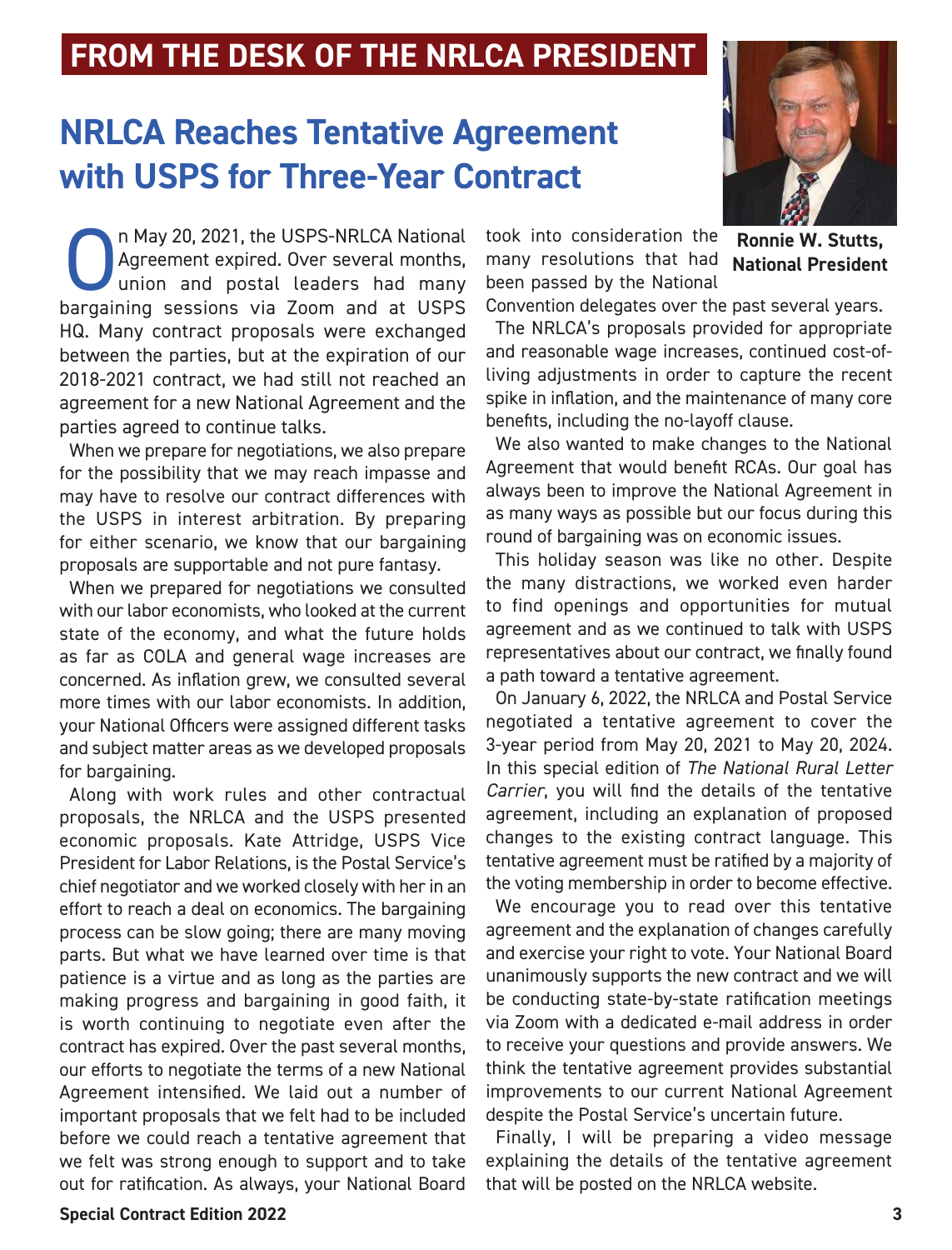#### **Dear NRLCA Active Craft Member:**

The NRLCA and the USPS have reached a tentative agreement on a new collective bargaining agreement: the 2021-2024 National Agreement between the USPS and the NRLCA.

Pursuant to Article XI of the NRLCA Constitution, National Agreements reached between the Association and the USPS shall be presented to Bargaining Unit Members in good standing via *The National Rural Letter Carrier* and in Ratification Meetings held nationwide. At least one Ratification Meeting shall be held within each state association.

Please refer to the list below and on the opposite page for your state's meeting date and time. We realize some states are in more than one time zone so please be sure to reference the time zone associated with your state's ratification meeting.

**To access the meeting, log into the NRLCA members-only website prior to the specified time for your state's meeting. There will be instructions on how to locate the list of ratification meetings. Members will see a link to access your state's** 

**ratification meeting via Zoom on your computer, tablet, or smartphone. The link will also provide call-in details for those members without access to the options listed above.** 

Please understand the Zoom platform has limitations, so please only access the meeting specified for your specific state. We realize there may be occasions where a member is not available for their specific state's meeting and it is acceptable to access a different meeting in very limited situations, as we want to provide access to every member to attend a ratification meeting.

Your cooperation following these directions is appreciated in advance so we can all have successful ratification meetings without stressing the Zoom platform.

#### **NOTE: This is a CLOSED Association Meeting for NRLCA Members Only!**

Your attendance is requested at this important meeting.

Sincerely,

Your NRLCA National Board

### **Ratification Notice Meeting Information**

**See below for date and time of Zoom meetings for each state**

| <b>State</b>                                                  | Date Of Meeting    | <b>Time Of</b><br><b>Meeting</b> | <b>Local Time</b><br>Zone | For Zoom Meeting or Call in<br><b>Information</b> | <b>Eastern Time</b><br>Zone |  |
|---------------------------------------------------------------|--------------------|----------------------------------|---------------------------|---------------------------------------------------|-----------------------------|--|
| <b>February 2022 Ratification Meetings Information Week 1</b> |                    |                                  |                           |                                                   |                             |  |
| Iмн                                                           | Tuesday, 2/1/2022  | 6:30-7:50 pm                     | Eastern                   | Log in to nrlca.org Members Only Website          | 6:30-7:50 pm                |  |
| IFL.                                                          | Tuesday, 2/1/2022  | 8:00-9:20 pm                     | Eastern                   | Log in to nrlca.org Members Only Website          | 8:00-9:20 pm                |  |
|                                                               |                    |                                  |                           |                                                   |                             |  |
| Iст                                                           | Thursday, 2/3/2022 | 6:30-7:50 pm                     | Eastern                   | Log in to nrlca.org Members Only Website          | 6:30-7:50 pm                |  |
| <b>AL</b>                                                     | Thursday, 2/3/2022 | 7:00-8:20 pm                     | Central                   | Log in to nrlca.org Members Only Website          | 8:00-9:20 pm                |  |
|                                                               |                    |                                  |                           |                                                   |                             |  |
| <b>GA</b>                                                     | Saturday, 2/5/2022 | 6:00-7:20 pm                     | Eastern                   | Log in to nrlca.org Members Only Website          | 6:00-7:20 pm                |  |
| lwı                                                           | Saturday, 2/5/2022 | 6:30-7:50 pm                     | Central                   | Log in to nrlca.org Members Only Website          | 7:30-8:50 pm                |  |
| laz                                                           | Saturday, 2/5/2022 | 7:00-8:20 pm                     | Mountain                  | Log in to nrlca.org Members Only Website          | 9:00-10:20 pm               |  |
|                                                               |                    |                                  |                           |                                                   |                             |  |
| INY                                                           | Sunday, 2/6/2022   | 12:00-1:20 pm                    | Eastern                   | Log in to nrlca.org Members Only Website          | 12:00-1:20 pm               |  |
| lмı                                                           | Sunday, 2/6/2022   | 1:30-2:50 pm                     | Eastern                   | Log in to nrlca.org Members Only Website          | 1:30-2:50 pm                |  |
| <b>TX</b>                                                     | Sunday, 2/6/2022   | 2:00-3:20 pm                     | Central                   | Log in to nrlca.org Members Only Website          | 3:00-4:20 pm                |  |
| <b>INM</b>                                                    | Sunday, 2/6/2022   | 2:30-3:50 pm                     | Mountain                  | Log in to nrlca.org Members Only Website          | 4:30-5:50 pm                |  |
| <b>OR</b>                                                     | Sunday, 2/6/2022   | 3:00-4:20 pm                     | Pacific                   | Log in to nrlca.org Members Only Website          | 6:00-7:20 pm                |  |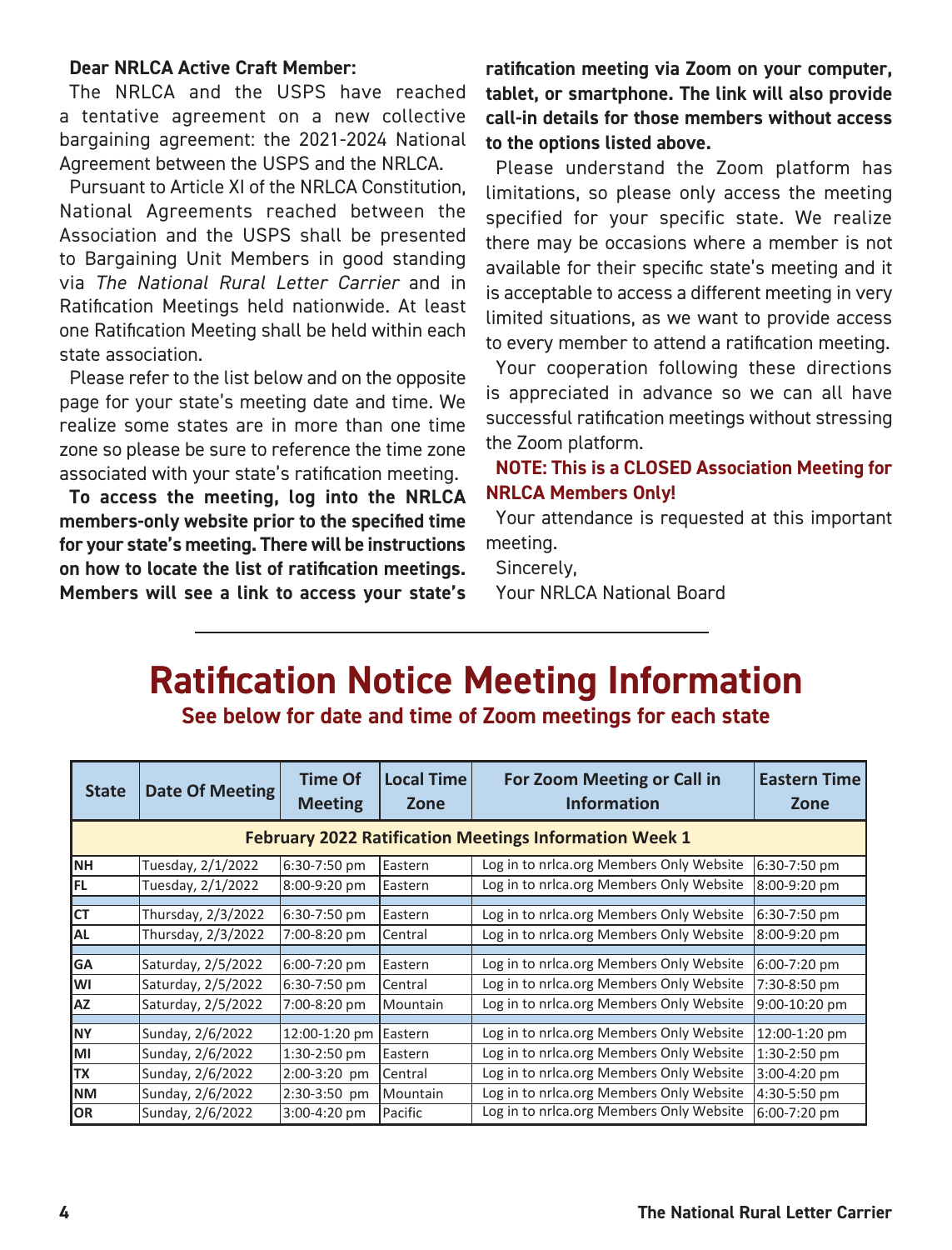### **Ratification Notice Meeting Information**

**See below for date and time of Zoom meetings for each state**

| <b>State</b>                                                  | <b>Date Of Meeting</b> | <b>Time Of</b><br><b>Meeting</b> | <b>Local Time</b><br><b>Zone</b> | For Zoom Meeting or Call in<br><b>Information</b> | <b>Eastern Time</b><br><b>Zone</b> |  |
|---------------------------------------------------------------|------------------------|----------------------------------|----------------------------------|---------------------------------------------------|------------------------------------|--|
| <b>February 2022 Ratification Meetings Information Week 2</b> |                        |                                  |                                  |                                                   |                                    |  |
| ME                                                            | Tuesday, 2/8/2022      | 6:30-7:50 pm                     | Eastern                          | Log in to nrlca.org Members Only Website          | 6:30-7:50 pm                       |  |
| LA                                                            | Tuesday, 2/8/2022      | 7:00-8:20 pm                     | Central                          | Log in to nrlca.org Members Only Website          | 8:00-9:20 pm                       |  |
| MA                                                            | Thursday, 2/10/2022    | 6:30-7:50 pm                     | Eastern                          | Log in to nrlca.org Members Only Website          | 6:30-7:50 pm                       |  |
| <b>KS</b>                                                     | Thursday, 2/10/2022    | 7:00-8:20 pm                     | Central                          | Log in to nrlca.org Members Only Website          | 8:00-9:20 pm                       |  |
| <b>NC</b>                                                     | Saturday, 2/12/2022    | 6:00-7:20 pm                     | Eastern                          | Log in to nrlca.org Members Only Website          | 6:00-7:20 pm                       |  |
| <b>TN</b>                                                     | Saturday, 2/12/2022    | 6:30-7:50 pm                     | Central                          | Log in to nrlca.org Members Only Website          | 7:30-8:50 pm                       |  |
| ID                                                            | Saturday, 2/12/2022    | 7:00-8:20 pm                     | Mountain                         | Log in to nrlca.org Members Only Website          | 9:00-10:20 pm                      |  |
| PR                                                            | Sunday, 2/13/2022      | 1:00-2:20 pm                     | Atlantic                         | Log in to nrlca.org Members Only Website          | 12:00-1:20 pm                      |  |
| IN                                                            | Sunday, 2/13/2022      | 1:30-2:50 pm                     | Eastern                          | Log in to nrlca.org Members Only Website          | 1:30-2:50 pm                       |  |
| IL                                                            | Sunday, 2/13/2022      | 2:00-3:20 pm                     | Central                          | Log in to nrlca.org Members Only Website          | 3:00-4:20 pm                       |  |
| CO                                                            | Sunday, 2/13/2022      | 2:30-3:50 pm                     | Mountain                         | Log in to nrlca.org Members Only Website          | 4:30-5:50 pm                       |  |
| CA                                                            | Sunday, 2/13/2022      | 3:00-4:20 pm                     | Pacific                          | Log in to nrlca.org Members Only Website          | 6:00-7:20 pm                       |  |
| <b>February 2022 Ratification Meetings Information Week 3</b> |                        |                                  |                                  |                                                   |                                    |  |
| OH                                                            | Tuesday, 2/15/2022     | 6:30-7:50 pm                     | Eastern                          | Log in to nrlca.org Members Only Website          | 6:30-7:50 pm                       |  |
| <b>SD</b>                                                     | Tuesday, 2/15/2022     | 7:00-8:20 pm                     | Central                          | Log in to nrlca.org Members Only Website          | 8:00-9:20 pm                       |  |
| <b>RI</b>                                                     | Thursday, 2/17/2022    | 6:30-7:50 pm                     | Eastern                          | Log in to nrlca.org Members Only Website          | 6:30-7:50 pm                       |  |
| <b>ND</b>                                                     | Thursday, 2/17/2022    | 7:00-8:20 pm                     | Central                          | Log in to nrlca.org Members Only Website          | 8:00-9:20 pm                       |  |
| PA                                                            | Saturday, 2/19/2022    | 6:00-7:20 pm                     | Eastern                          | Log in to nrlca.org Members Only Website          | 6:00-7:20 pm                       |  |
| <b>MS</b>                                                     | Saturday, 2/19/2022    | 6:30-7:50 pm                     | Central                          | Log in to nrlca.org Members Only Website          | 7:30-8:50 pm                       |  |
| MT                                                            | Saturday, 2/19/2022    | 7:00-8:20 pm                     | Mountain                         | Log in to nrlca.org Members Only Website          | 9:00-10:20 pm                      |  |
| SC                                                            | Sunday, 2/20/2022      | 12:00-1:20 pm                    | Eastern                          | Log in to nrlca.org Members Only Website          | 12:00-1:20 pm                      |  |
| VA                                                            | Sunday, 2/20/2022      | 1:30-2:50 pm                     | Eastern                          | Log in to nrlca.org Members Only Website          | 1:30-2:50 pm                       |  |
| KY                                                            | Sunday, 2/20/2022      | 2:00-3:20 pm                     | Central                          | Log in to nrlca.org Members Only Website          | 3:00-4:20 pm                       |  |
| <b>MO</b>                                                     | Sunday, 2/20/2022      | 3:30-4:50 pm                     | Central                          | Log in to nrlca.org Members Only Website          | 4:30-5:50 pm                       |  |
| UT                                                            | Sunday, 2/20/2022      | 4:00-5:20 pm                     | Mountain                         | Log in to nrlca.org Members Only Website          | 6:00-7:20 pm                       |  |
| <b>WA</b>                                                     | Sunday, 2/20/2022      | 4:30-5:50 pm                     | Pacific                          | Log in to nrlca.org Members Only Website          | 7:30-8:50 pm                       |  |
| <b>February 2022 Ratification Meetings Information Week 4</b> |                        |                                  |                                  |                                                   |                                    |  |
| VT                                                            | Tuesday, 2/22/2022     | 6:30-7:50 pm                     | Eastern                          | Log in to nrlca.org Members Only Website          | 6:30-7:50 pm                       |  |
| NE                                                            | Tuesday, 2/22/2022     | 7:00-8:20 pm                     | Central                          | Log in to nrica.org Members Only Website          | 8:00-9:20 pm                       |  |
| WV                                                            | Thursday, 2/24/2022    | 6:30-7:50 pm                     | Eastern                          | Log in to nrlca.org Members Only Website          | 6:30-7:50 pm                       |  |
| ОК                                                            | Thursday, 2/24/2022    | 7:00-8:20 pm                     | Central                          | Log in to nrlca.org Members Only Website          | 8:00-9:20 pm                       |  |
| DE                                                            | Saturday, 2/26/2022    | 6:00-7:20 pm                     | Eastern                          | Log in to nrlca.org Members Only Website          | 6:00-7:20 pm                       |  |
| ΜN                                                            | Saturday, 2/26/2022    | 6:30-7:50 pm                     | Central                          | Log in to nrlca.org Members Only Website          | 7:30-8:50 pm                       |  |
| WY                                                            | Saturday, 2/26/2022    | 7:00-8:20 pm                     | Mountain                         | Log in to nrlca.org Members Only Website          | 9:00-10:20 pm                      |  |
| <b>MD</b>                                                     | Sunday, 2/27/2022      | 12:00-1:20 pm                    | Eastern                          | Log in to nrlca.org Members Only Website          | 12:00-1:20 pm                      |  |
| NJ                                                            | Sunday, 2/27/2022      | $1:30-2:50$ pm                   | Eastern                          | Log in to nrlca.org Members Only Website          | 1:30-2:50 pm                       |  |
| AR                                                            | Sunday, 2/27/2022      | 2:00-3:20 pm                     | Central                          | Log in to nrlca.org Members Only Website          | 3:00-4:20 pm                       |  |
| ΙA                                                            | Sunday, 2/27/2022      | 3:30-4:50 pm                     | Central                          | Log in to nrlca.org Members Only Website          | 4:30-5:50 pm                       |  |
| <b>NV</b>                                                     | Sunday, 2/27/2022      | 3:00-4:20 pm                     | Pacific                          | Log in to nrlca.org Members Only Website          | 6:00-7:20 pm                       |  |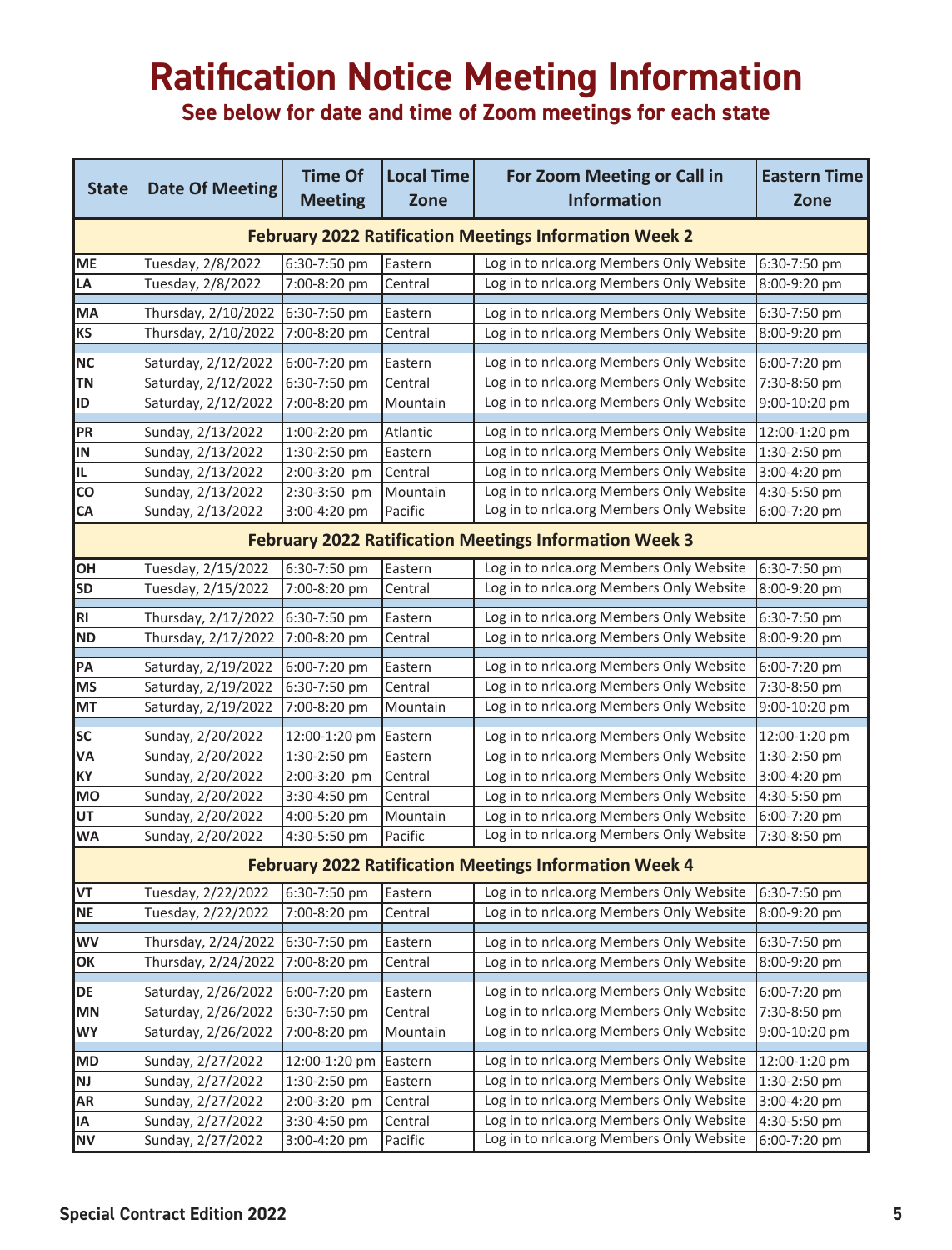### **Tentative Contract Language & Explanations**

**Note: Changes are in bold text. Asterisks indicate remaining language in the section is unchanged. Explanations are in red.**

#### **DURATION**

Three-year agreement **expires on May 20, 2024.**

#### **ARTICLE 8 HOURS OF WORK**

**\* \* \* \* \* \*** 

**Section 3. Hourly Basis**

**\* \* \* \* \* \*** 

#### **A. Straight Time Rate**

3. Part-time flexible rural carriers appointed as rural carrier associates prior to November 21, 2010, substitute and auxiliary carriers – The annual salary for a 40-hour evaluated route (Table One) divided by **1,992**.

4. Part-time flexible rural carriers appointed as rural carrier associates on or after November 21, 2010 – The annual salary for a 40-hour evaluated route (Table Two) divided by **1,992**.

**This change reflects the computation of the hourly rate for PTF rural carriers to include the additional paid holiday for Juneteenth. This adds approximately 0.4% to the PTF hourly rate.**

**\* \* \* \* \* \* Section 5 Relief Day Worked**

**\* \* \* \* \* \*** 

C. The Employer is not required to work any regular carrier on a relief day **if the assigned primary leave replacement is in the first two pay periods of assignment in the office,** or it would cause the carrier to exceed the hours of the annual guarantee or fifty-six (56) actual hours within one (1) week.

**This change is necessary because a newly hired RCA will not be required to work on any route other than their assigned route during the first two pay periods in the office. (See Article 9.M. below.) Since the new RCA will be working the assigned regular route on the relief day, the regular carrier will be bypassed in rotation on the RDWL during these two pay periods.** 

**\* \* \* \* \* \*** 

#### **ARTICLE 9 COMPENSATION, SALARIES, AND WAGES**

**Section 1. Salaries and Wages** 

#### **A. Basic Annual Salary**

The basic annual salary schedules (Tables One and Two) in effect on May 20, 20**21**  with proportional application to hourly rate employees, for those employees covered under the terms and conditions of this Agreement, shall be increased as follows:

1. Effective November **20**, 20**21**

 The basic annual salary for each step shall be increased by an amount equal to 1.**3**% of the appropriate **February 27, 2021**  salary schedule.

2. Effective November **19**, 20**22**

 The basic annual salary for each step shall be increased by an amount equal to 1.**3**% of the appropriate **February 27, 2021**  salary schedule.

3. Effective November **18**, 20**23**

 The basic annual salary for each step shall be increased by an amount equal to 1.**3**% of the appropriate **February 27, 2021**  salary schedule.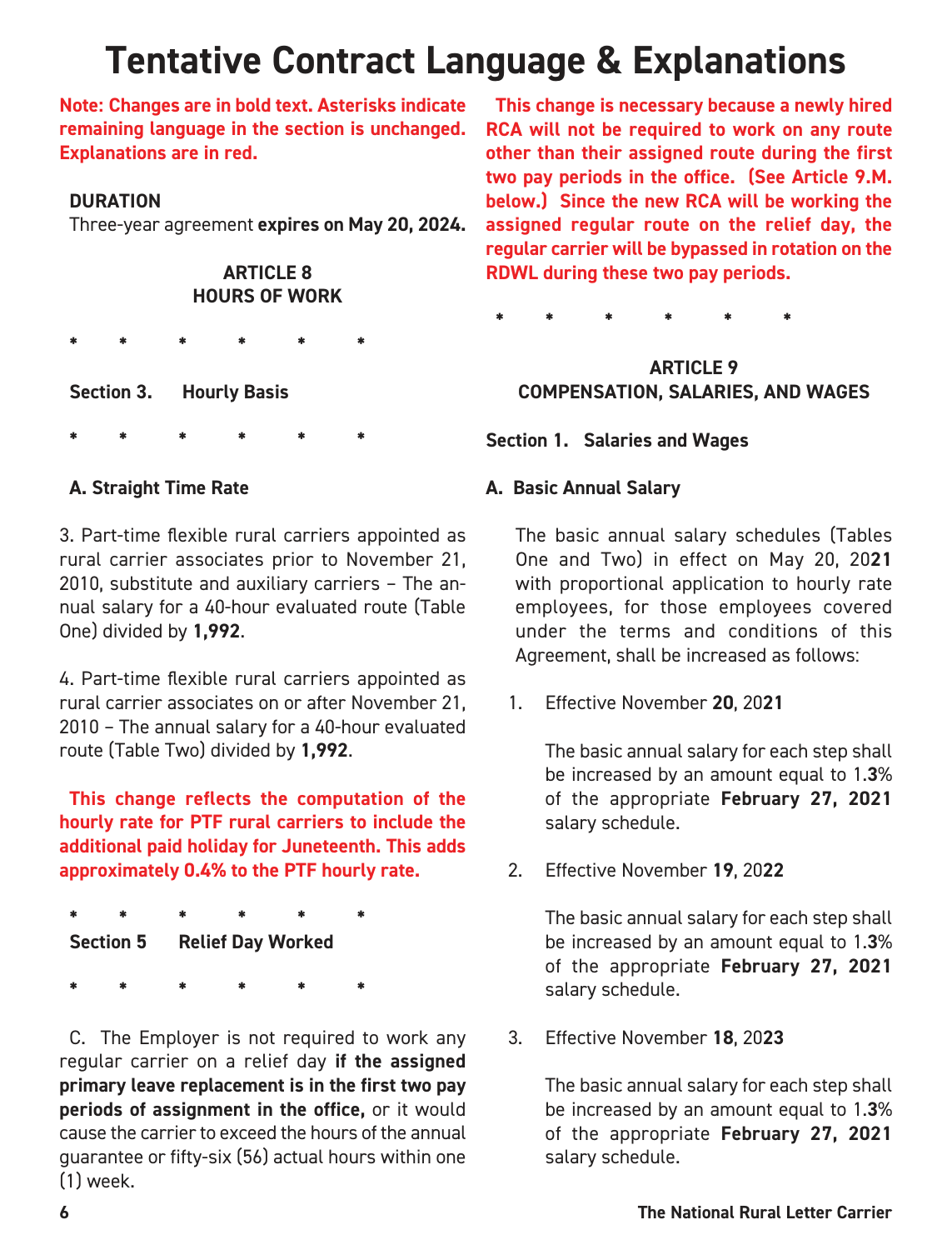**This article provides a general wage increase of 1.3% for each year of the Agreement.**

**The increases above do not reflect additional COLA adjustments, which are retained in this agreement.**

**The general wage increase applies to all craft employees (Regular, Substitutes, RCAs, and ARCs).**

**The November 20, 2021 General Wage Increase will be paid retroactively to all craft employees. Regular carriers who have retired since this date will be compensated for the retroactive amount.**

**Example based on a 40-hour route at Step 7 of Table One:**

**1. Effective November 20, 2021-General Wage Increase of \$792 annually.**

**2. Effective November 19, 2022-General Wage Increase of \$792 annually.**

**3. Effective November 18, 2023-General Wage Increase of \$792 annually.**

**\*\*These amounts will vary depending on the Table, Step, and evaluated hours of the particular carrier and route.**

**\* \* \* \* \* \*** 

#### **E. Cost-of-Living Adjustment**

- 1. Definitions
	- a. "Consumer Price Index" refers to the "National Consumer Price Index for Urban Wage Earners and Clerical Workers," published by the Bureau of Labor Statistics, United States Department of Labor (1967=100), and referred to herein as the "Index."
	- b. "Consumer Price Index Base" refers to the Consumer Price Index for the month of **January 2021** and is referred to herein as the "Base Index."

2. Each eligible employee covered by this Agreement shall receive cost-of-living adjustments, upward, in accordance with the formula in E.3, below, effective on the following dates:

- The second full pay period after the release of the July 20**21** Index
- The second full pay period after the release of the January 20**22** Index
- The second full pay period after the release of the July 20**22** Index
- The second full pay period after the release of the January 20**23** Index
- The second full pay period after the release of the July 20**23** Index
- The second full pay period after the release of the January 20**24** Index.

**Cost-of-Living Adjustments (COLA) will remain the same.**

**The July 2021 COLA will be paid retroactively. This COLA will be approximately \$1,935 annually for Table One and Step 15 of Table Two. The amount will be applied proportionally to Steps 1-14 in Table Two.**

**The January 2022 COLA would also apply retroactively. As of November 30, 2021, this COLA stands at \$811 annually. This number may fluctuate up or down depending on the CPI movement before January 31, 2022.**

**In total, with the November 2021 GWI increase, the July 2021 COLA and the January 2022 COLA so far, regular rural carriers and PTFs will receive an approximate 5.6% increase in salary upon the signing of this contract.**

- 3. Method of Determination
- **a**. The basic salary schedules provided for in Table One and Step 15 of Table Two of this Agreement shall be increased 1 cent per hour for each full 0.4 of a point increase in the applicable Index above the Base Index. For example, if the increase in the

#### **Special Contract Edition 2022 7**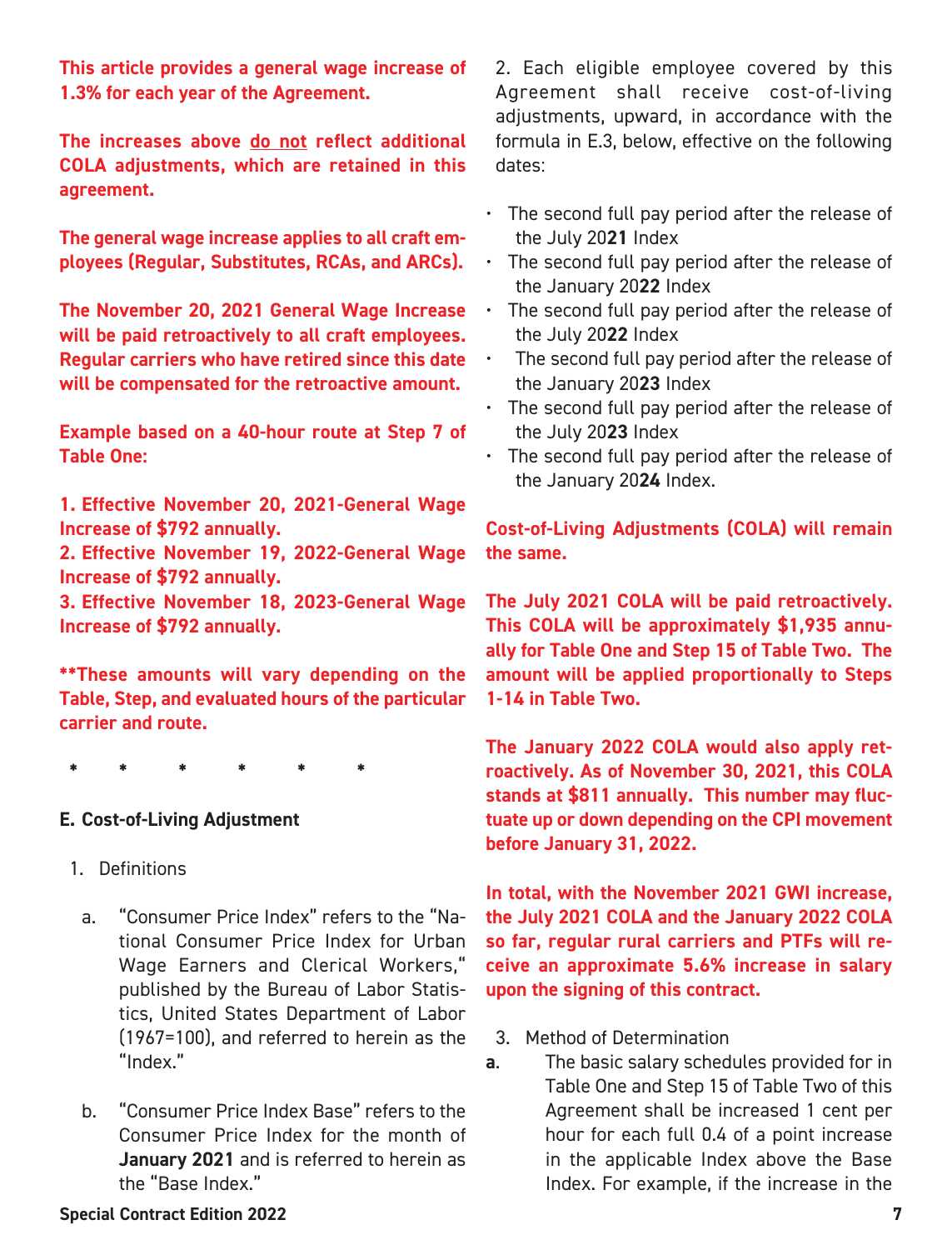Index from **January** 20**21** to July 20**21** is 1.2 points, all pay scales for rural carrier employees in Table One and Step 15 of Table Two of this Agreement will be increased by 3 cents per hour multiplied by 2,080 to determine the annual base rate, with proportional application to the evaluated base rates. In no event will a decline in the Index below the Base Index result in a decrease in the pay scale provided for in this Agreement.

**b.** Steps 1 through 14 in the basic salary schedules provided for in Table Two of this Agreement shall receive COLAs calculated using the formula in paragraph 3.a. adjusted proportionally to each step's percentage of Step 15.

**This change only reflects a change to the dates used in the example.**

#### **F. Rural Carrier Associates and Assistant Rural Carriers**

RCAs hired from August 24, 1991 through August 10, 2012 will be paid the basic hourly rate in Table Three. RCAs hired on or after August 11, 2012, and Assistant Rural Carriers will be paid the basic hourly rate in Table Four. The hourly rate shall be adjusted by the general increases provided for in Article 9.1.A. In addition, RCAs and ARCs in Tables Three and Four will receive the following wage adjustments:

(Tables Three and Four) shall be increased by 1.0%.

Effective November **19**, 20**22**, the hourly rate (Tables Three and Four) shall be increased by 1.0%.

Effective November **18**, 20**23**, the hourly rate (Tables Three and Four) shall be increased by 1.0%.

All percentage increases are applied to the Tables Three and Four wage rates in place on **May 20, 2021.**

**All leave replacement employees will receive an additional 1% salary adjustment annually in lieu of COLA adjustments (see chart, below).**

**\* \* \* \* \* \*** 

**Section 2. Compensation, Allowance, and Fees**

**\* \* \* \* \* \*** 

**C. Evaluated Compensation**

**\* \* \* \* \* \*** 

#### **DELETE ALL REFERENCES TO MAIL COUNTS – INCLUDING MOU 18**

**The RRECS implementation MOU, with new evaluations effective in 2022, will make traditional mail counts obsolete.** 

**\* \* \* \* \* \*** 

| <b>PROJECTED</b>                                                                                           |                |               |               |               |  |
|------------------------------------------------------------------------------------------------------------|----------------|---------------|---------------|---------------|--|
| RCA/RCR/ARC STRAIGHT-TIME HOURLY WAGE RATES FOR LIFE OF 2021-2024 NATIONAL AGREEMENT                       |                |               |               |               |  |
|                                                                                                            |                |               |               |               |  |
|                                                                                                            |                |               |               |               |  |
|                                                                                                            | <b>CURRENT</b> | 11/20/2021    | 11/19/2022    | 11/18/2023    |  |
|                                                                                                            | <b>RATE</b>    | 2.3% INCREASE | 2.3% INCREASE | 2.3% INCREASE |  |
| Table Three-Schedule 1*                                                                                    | \$23.97        | \$24.52       | \$25.07       | \$25.62       |  |
| Table Three-Schedule 2**                                                                                   | \$28.02        | \$28.66       | \$29.31       | \$29.95       |  |
| Table Four***                                                                                              | \$19.06        | \$19.50       | \$19.94       | \$20.38       |  |
| NOTE: All percentage increases are based on hourly rates in effect on February 27, 2021, not current rate. |                |               |               |               |  |
| *RCAs hired from August 24, 1991 through August 10, 2012                                                   |                |               |               |               |  |
| **RCAs on the rolls prior to August 24, 1991                                                               |                |               |               |               |  |
| ***RCAs and ARCs hired on or after August 11, 2012                                                         |                |               |               |               |  |

Effective November **20**, 20**21**, the hourly rate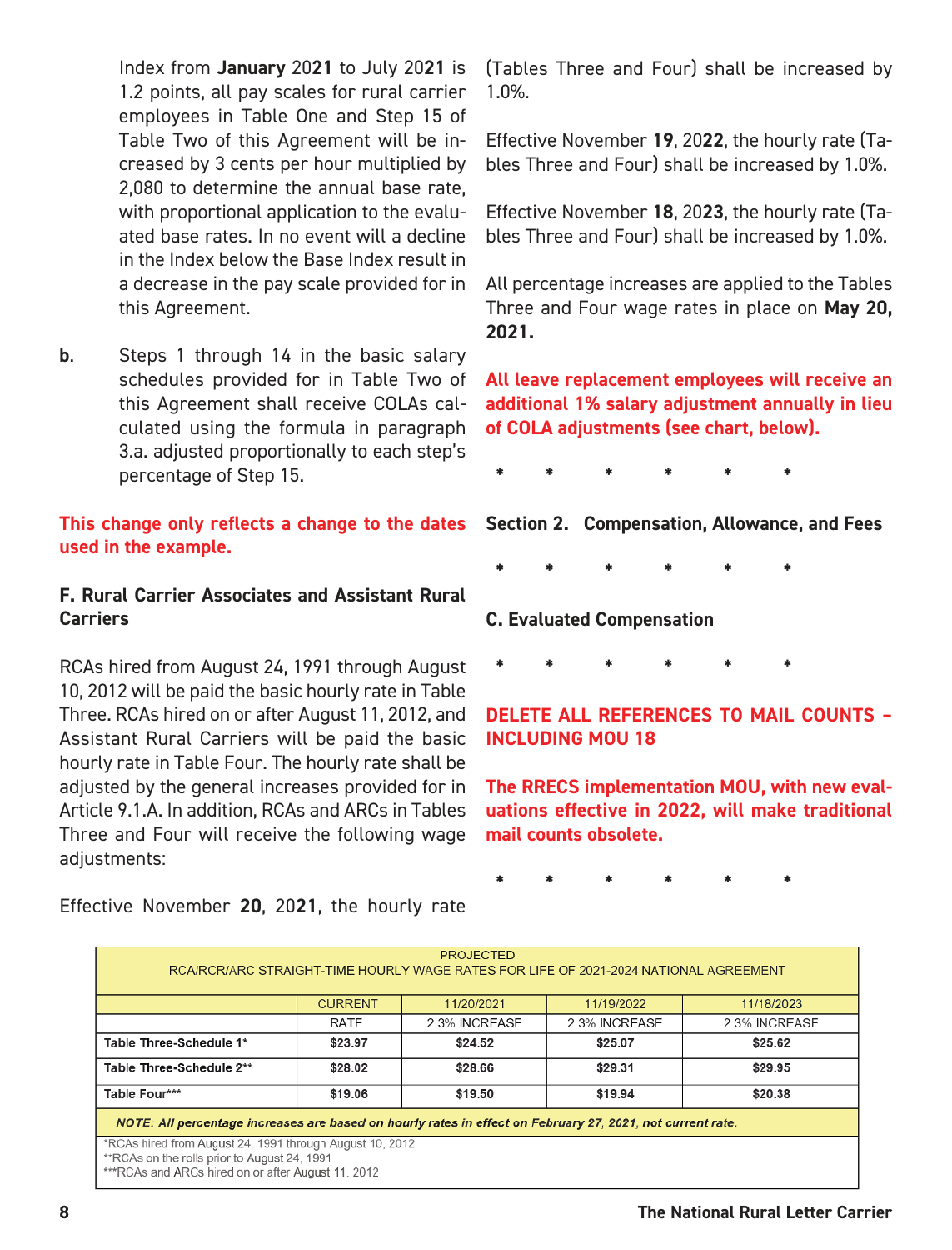**\* \* \* \* \* \*** 

b. In offices where the Employer determines it is necessary to change the relief day of one or more regular routes **due to a shortage of leave replacements, regular rural carriers working their relief day on more than an infrequent basis, and the office having documentation of hiring efforts consisting of a minimum of four (4) hiring lists within the last six (6) months;** the following formula will be utilized. The minimum number of routes on which a Saturday relief day must be authorized will be calculated using the total number of leave replacements assigned and working in the office minus the number of auxiliary routes divided by the total number of regular routes authorized a relief day. Then, subtract .10 and the result is then multiplied by the total number of routes authorized a relief day and rounded down to the next whole number. This figure is the minimum number of routes on which management must authorize a Saturday relief day. Subtract this figure from the total number of routes on which management must authorize a Saturday relief day. Subtract this figure from the rural number of regular routes authorized a relief day. This final figure is the maximum number of K routes that management may require a non-Saturday relief day.

**This change establishes a definite, documentable requirement that management must meet before implementing the "formula." A hiring list that contains no names (no applicants) will NOT be counted for the purposes of this requirement. Management will be required to establish at least 4 lists with applicants and process those applications, before considering changing relief days under the formula. Management must document these efforts within the immediate previous 6 months.**

**\* \* \* \* \* \*** 

#### **M. Training Pay**

**\* \* \* \* \* \*** 

**2. A newly appointed leave replacement will work only in the assigned office for the first two full pay periods in that office. The leave replacement will serve only the primary assignment and may also deliver parcels on any rural route on Sundays and holidays in the assigned office during these pay periods.** 

#### **Renumber 2 – 6.**

**This change establishes some protections for newly hired RCAs. During their first 2 pay periods in the assigned office, the new RCA will not be required and will be considered unavailable to case and carry any route other than their assigned regular rural route. They may be used only for parcel delivery on other routes and for parcel delivery on Sundays and Holidays. The 2 pay periods begin after the new RCA completes the Academy and reports to the assigned office for on-the-job training. The newly hired RCA will not be utilized for any reason in any office outside of their assigned office during the first 2 pay periods.**

#### **ARTICLE 10 LEAVE**

**\* \* \* \* \* \*** 

**Section 2. Annual Leave** 

#### **A. Minimum Units and Availability of Leave Replacements**

Regular rural carriers shall be granted annual leave in minimum units of one day. Rural carriers should be granted annual leave in accordance with their personal wishes, provided a leave replacement is available. It shall be the responsibility of each rural carrier to plan annual leave at times when a leave replacement is available.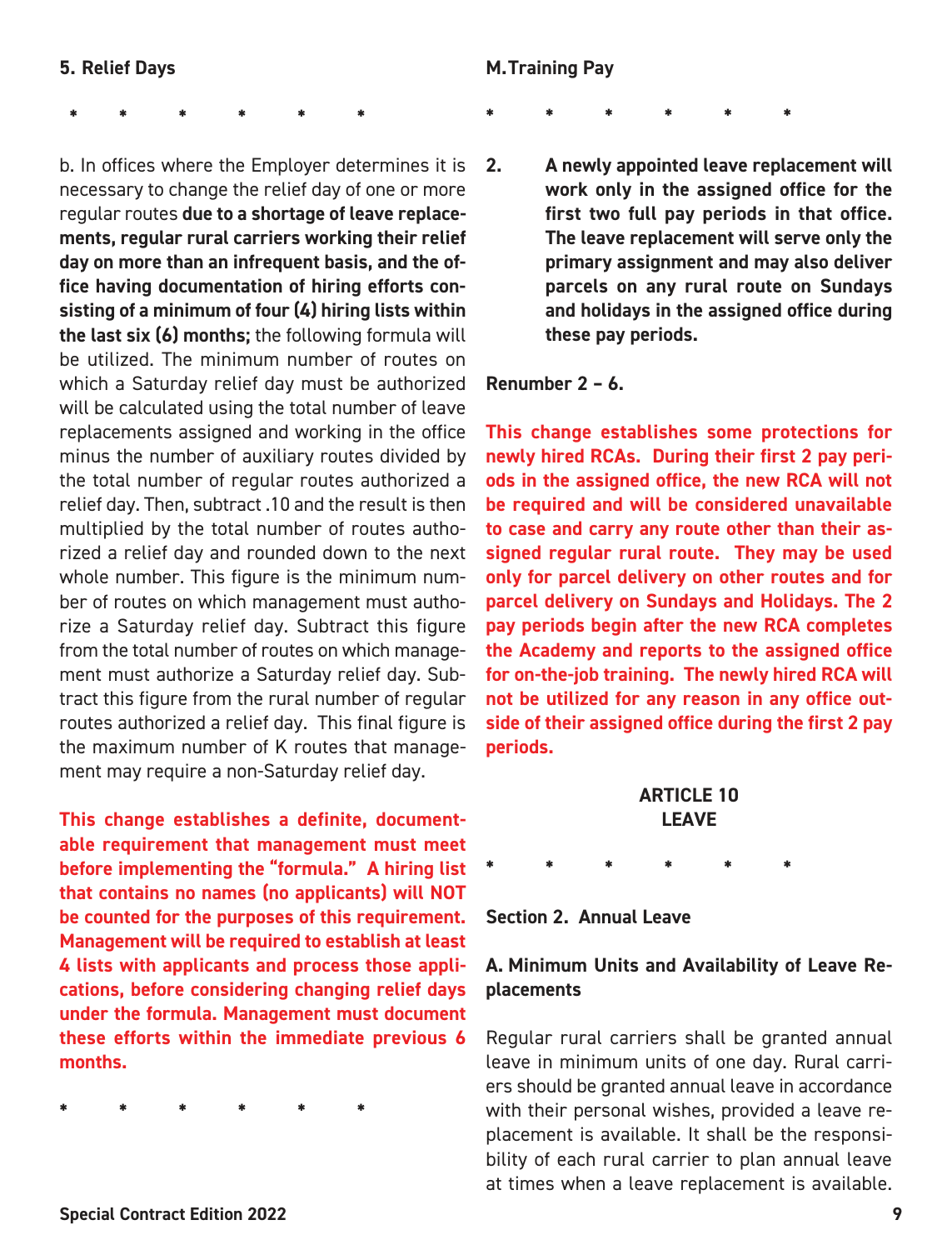If **a** leave replacement is committed to serve another regular rural route, **a vacant route, or a route where the regular rural carrier is on extended leave, has approved leave, or is in the first two pay periods of assignment in the office,**  such leave replacement is not available. A regular rural carrier should not be unreasonably denied annual leave because of **a** leave replacement's assignment to **an** auxiliary route.

**This language further defines unavailability of a leave replacement. The first changes in this section were requested by the Postal Service to clarify that RCAs scheduled on vacant regular routes or routes where the regular carrier is on extended leave are not available to cover leave for a regular route. The other changes were necessary to establish that an RCA who has approved leave or is in their first 2 pay periods working in the office are also not available to cover leave requests. Changes in the last sentence are only cosmetic. There is no change in the parties' understanding that, depending on the evaluation of the auxiliary route, a carrier should not unreasonably be denied leave because a leave replacement is assigned to an auxiliary route.**

**\* \* \* \* \* \*** 

#### **Section 5. Leave for Substitutes and Rural Carrier Associates**

**A.** Substitutes shall earn leave benefits when serving on a vacant route, or when serving the route during the extended absence of a regular carrier in excess of 90 days. On the 91st day, the employee shall be credited with annual and sick leave for the first 90 days. These employees shall be granted leave in minimum units of one day.

**B. Effective at the beginning of the first full pay period no later than six (6) months from the date of ratification; rural carrier associates shall earn annual leave based on the number of hours worked; one (1) hour accrued for each twenty (20) hours of work in a pay period, up to a total of four (4) hours maximum. Annual leave shall**  **be credited as earned. Rural carrier associates shall be granted annual leave in hourly increments. Rural carrier associates shall be granted annual leave in accordance with their personal wishes provided there is sufficient leave replacement coverage in the office.** 

**C. R**ural carrier associates shall earn **sick leave**  when serving a vacant route, or when serving the route during the extended absence of a regular carrier in excess of 90 days. On the 91st day, the RCA shall be credited with sick leave for the first 90 days. These **carriers** shall be granted sick leave in minimum units of one day.

D. Rural carrier associates assigned to an auxiliary route shall earn **sick leave** based on the number of hours worked when serving the auxiliary route in excess of 90 days. On the 91st day, the RCA shall be credited with sick leave for the first 90 days. These **carriers** shall be granted sick leave in hourly increments.

**New language in this section establishes that ALL RCAs will now earn annual leave at the same rate as a newly appointed regular carrier based on all hours worked. The leave can be used in one-hour increments and will be granted provided there is sufficient coverage in the office. Optionally, an RCA could use their accumulated leave to fill in hours in a week in which they were not scheduled to work 40 hours. Combined leave and work hours cannot exceed 40 for the week.** 

**RCAs serving vacant routes, routes on which the regular carrier is on extended leave, and auxiliary routes (Designation 74 and 79) will also continue to earn sick leave under the same formula for all hours worked on their assigned regular or auxiliary route.**

**All RCAs will begin earning annual leave as stated in section B above. Until that time, Designation 74 and 79 RCAs will continue to earn annual and sick leave in accordance with current provisions.**

**\* \* \* \* \* \*** 

**10 The National Rural Letter Carrier**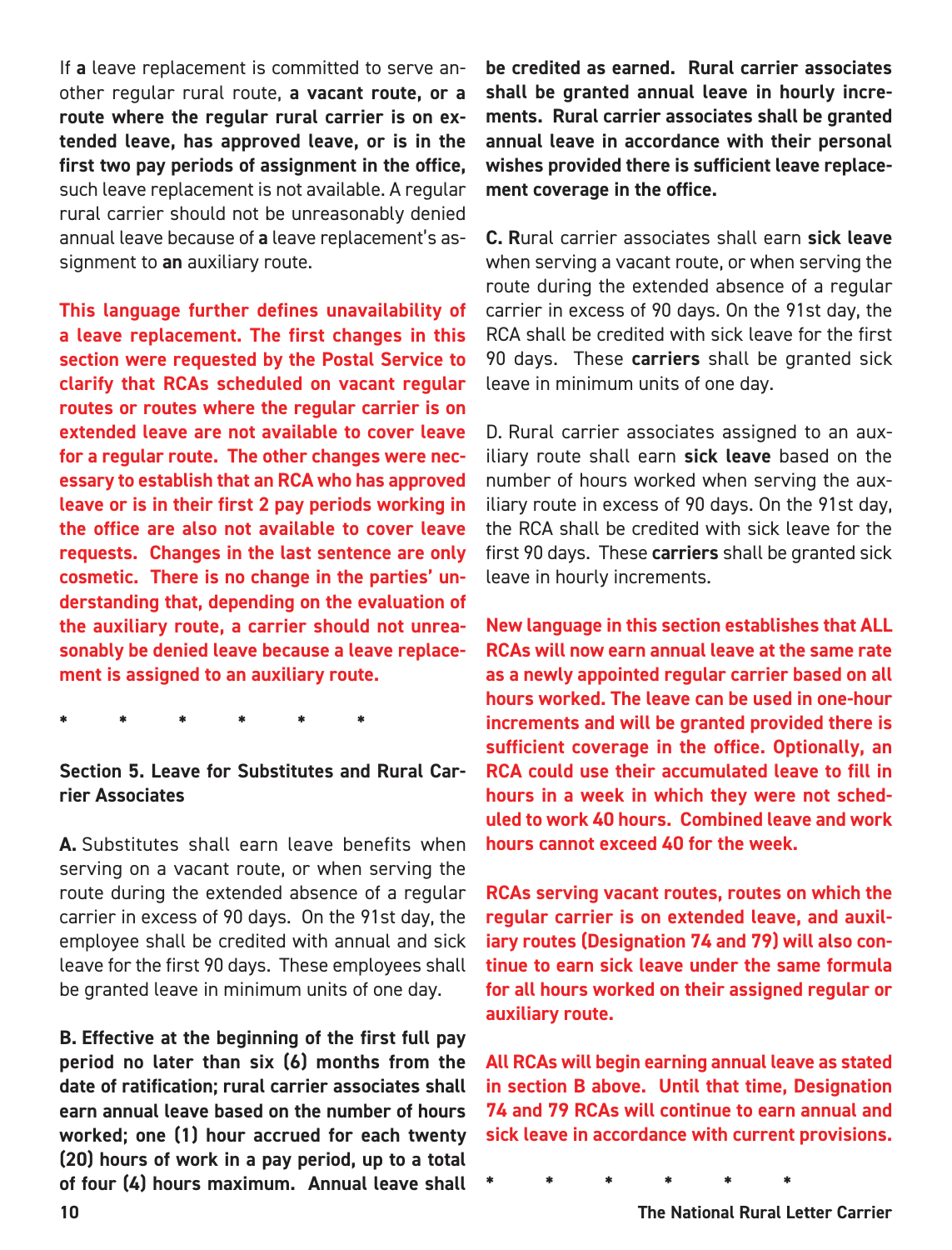#### **Section 7. Leave Submission**

- **1. Requests for annual leave will not be accepted prior to sixty (60) days in advance of the desired leave date or service week. Leave requests may be submitted further in advance for exceptional circumstances. Leave requests received on the same day will be considered in order of seniority.**
- **2. Failure to return a request for leave within three (3) days of receipt will result in the request being automatically approved, provided the rural carrier has obtained a properly signed acknowledgment of the leave request being submitted.**

**With the addition of annual leave for all RCAs, changes were necessary in Article 10 to establish a timeframe for submission of leave requests. Exceptional circumstances could include weddings, graduations, and pre-paid vacations such as timeshares, cruises, package deals, etc. The carrier should be ready to document the request to ensure it falls within the category of exceptional circumstances.** 

**For other than exceptional circumstances (incidental leave), requests will not be accepted until 60 days in advance of the leave date or week. Leave requests submitted before this date, may be returned by management for resubmission 60 days preceding the date or week requested. When leave requests are submitted on the same day, seniority will determine the order of consideration with regular carriers being considered before leave replacements.**

**For the first time, a properly submitted and documented leave request that is not returned by management as approved or denied within 3 days will be automatically considered approved. So, if a carrier submits a leave request on Monday, management has until close of business on Thursday to approve or deny the request in writing, otherwise it will be considered approved.**

#### **Special Contract Edition 2022 11**

#### **\* \* \* \* \* \***

#### **ARTICLE 11 HOLIDAYS**

#### **Section 1. Holidays Observed**

The following **eleven** (1**1**) days shall be considered holidays for regular rural carriers:

> New Year's Day Martin Luther King, Jr's Birthday Presidents' Day Memorial Day **Juneteenth** Independence Day Labor Day Columbus Day Veterans' Day Thanksgiving Day Christmas Day

**Juneteenth has been added as a paid Holiday for regular rural carriers.** 

**\* \* \* \* \* \*** 

**Section 2. Payment**

**\* \* \* \* \* \*** 

B. When a holiday falls on the relief day of an evaluated carrier, the carrier shall be granted the preceding work day as the designated holiday. When the primary leave replacement is unavailable on the carrier's designated holiday and other leave replacements are unavailable in accordance with Article 30.2.D., the regular carrier may be scheduled to work on the designated holiday. For the purposes of this section, a leave replacement is considered unavailable when he or she is assigned to work on any regular or auxiliary route. A regular rural carrier required to work on a designated holiday shall receive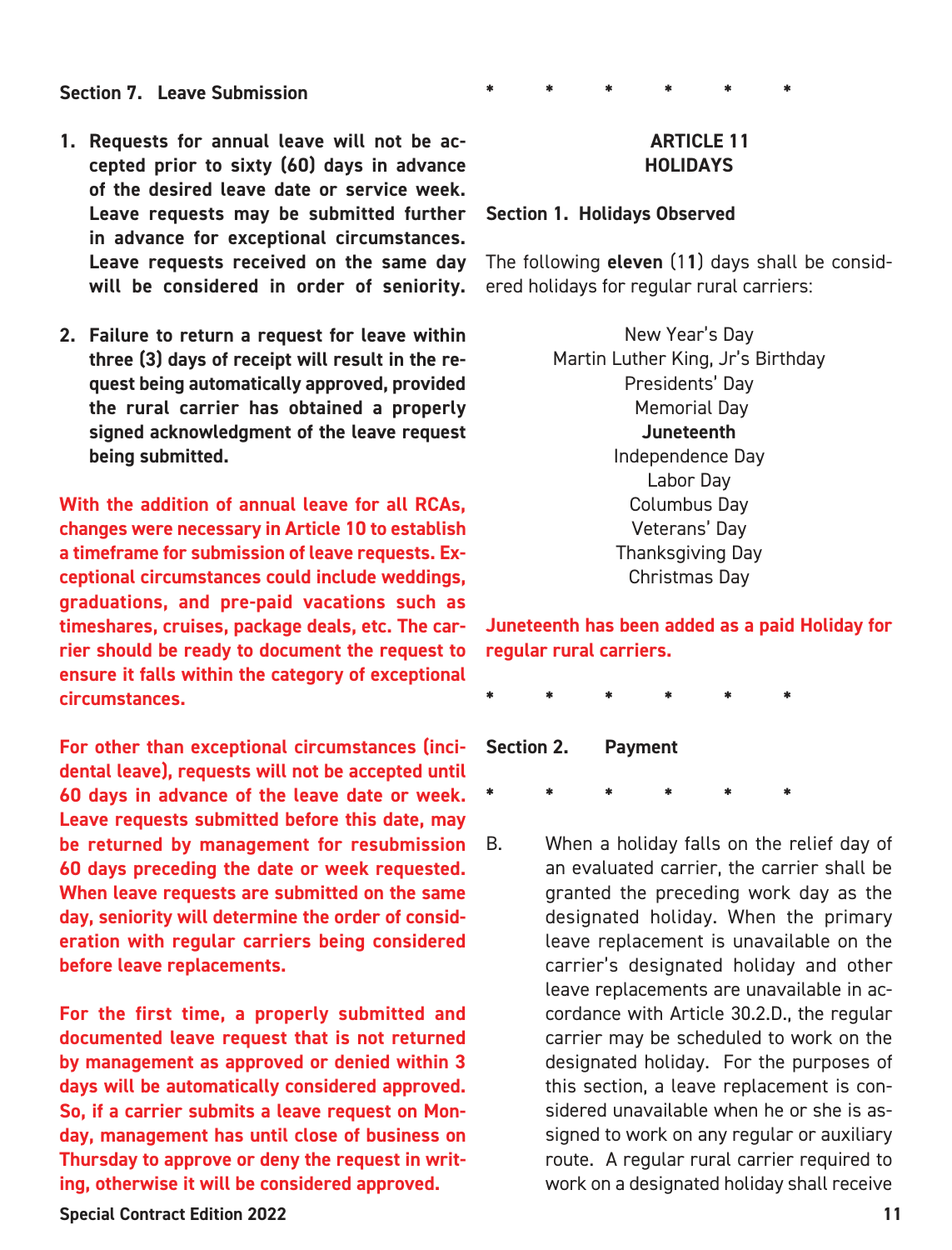the daily rate of pay for such day in addition to holiday leave pay to which the employee is entitled. If a regular rural carrier is required to work on the designated Christmas holiday, such carrier shall receive one and one-half  $(1 \times)$  times the daily rate of pay in additional to the holiday leave pay.

- C. **Effective with the 2023 Presidents' Day holiday, regular rural carriers who work their holiday, at their option, may elect to have their annual leave balance credited with one day of annual leave or receive the holiday pay to which the carrier is entitled above.**
- **\* \* \* \* \* \***
- **F. Deferred holiday leave credited in accordance with Section 2.B. or 2.C., above, will be subject to all applicable rules for requesting and scheduling annual leave and shall be combined with annual leave and counted as annual for the purposes of annual leave carryover**

**The changes in this section will give a regular carrier who is required to work their designated holiday a choice of whether to receive the holiday leave pay at the normal daily rate or have their annual leave balance credited with an additional day to be utilized just like any other earned annual leave. The carrier will still be paid the normal daily rate for working the designated holiday or one and a half times the normal daily rate for working the designated Christmas holiday. Necessary programming changes require the delay in implementation until 2023.**

**\* \* \* \* \* \*** 

**Section 3. Part-Time Flexible Rural Carriers, Substitute and Auxiliary Carriers**

**\* \* \* \* \* \*** 

**12 The National Rural Letter Carrier** A. The holiday pay for a part-time flexible rural

carrier or substitute rural carrier is included in the daily rate. For a parttime flexible rural carrier or substitute serving a six (6) day route, the daily rate for the route is determined by dividing the annual salary by 30**1**; for serving a J route, the daily rate is determined by dividing the annual salary by 27**5**; for serving a K route, the daily rate is determined by dividing the annual salary by 2**49**.

B. For a part-time flexible rural carrier or substitute who is compensated on an hourly basis and for an auxiliary carrier, the hourly rate is determined by dividing the annual salary by **1,992.**

#### **This reflects the 11th paid holiday in the daily and hourly rates for PTF rural carriers.**

**\* \* \* \* \* \*** 

#### **ARTICLE 21 BENEFIT PLANS**

#### **Section 1. Health Benefits**

The method for determining the Employer biweekly contributions to the cost of employee health insurance under the Federal Employees' Health Benefits Program (FEHBP) will be as follows:

- A. The Office of Personnel Management (OPM) shall calculate the subscription charges under the FEHBP that will be in effect the following January with respect to self only, self plus one, and self and family enrollments.
- B. The bi-weekly Employer contribution for self-only, self plus one, and self and family plans is adjusted to an amount equal to 72% in 202**3**, 202**4**, and January 202**5**, of the weighted average bi-weekly premiums under the FEHBP as determined by OPM. The adjustment begins on the effective date determined by OPM in January 202**3**, January 202**4**, and January 202**5**.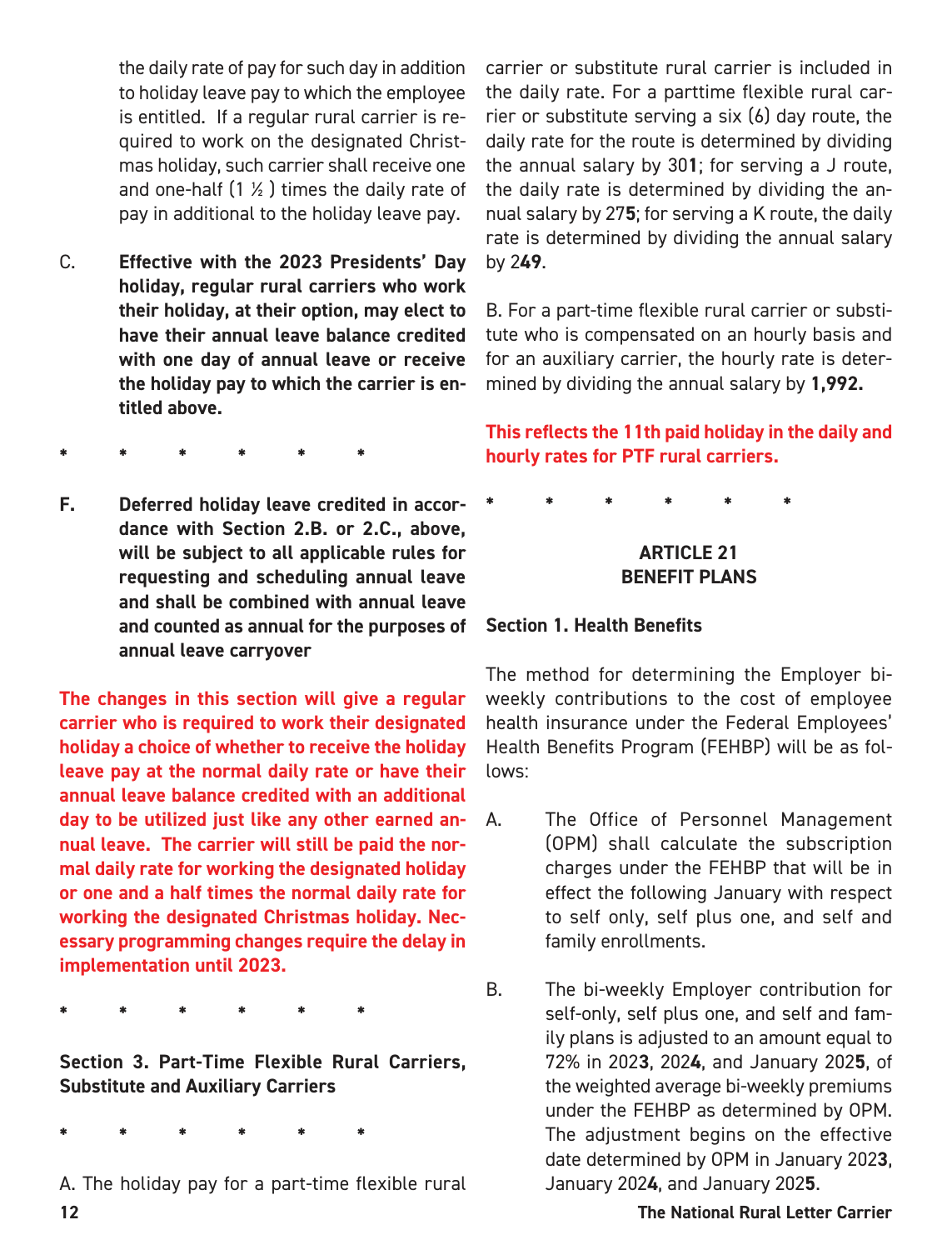- C. The weight to be given to a particular subscription charge for each FEHBP plan and option will be based on the number of enrollees in each such plan and option for whom contributions have been received from employers covered by the FEHBP as determined by OPM.
- D. The amount necessary to pay the total charge for enrollment after the Employer's contribution is deducted shall be withheld from the pay of each enrolled employee. To the extent permitted by law, the Employer shall continue to permit employees covered by this Agreement to make their premium contributions to the cost of each plan on a pre-tax basis, and shall continue to extend eligibility to such employees for U.S. Postal Service's flexible spending account plans for unreimbursed health care expenses and work-related dependent child care and elder care expenses as authorized under Section 125 of the Internal Revenue Code.
- E. The limitation upon the Employer's contribution towards any individual employee shall be 75% in 202**3**, 202**4**, and 202**5**, of the subscription charge under the FEHBP in 202**3**, 202**4**, and 202**5**.

**No change in the Employer contribution. Language just reflects FEHBP years covered by the term of the contract.**

**\* \* \* \* \* \*** 

#### **ARTICLE 25 HIGHER LEVEL ASSIGNMENTS**

**\* \* \* \* \* \*** 

**Section 4. Assignments in Excess of 180 Calendar Days**

**Special Contract Edition 2022 13 Once a regular rural carrier has been detailed to a higher level of work for a period of 180 cal-**

**endar days, inclusive of the first 30 days of the assignment prior to the salary adjustment; the regular rural carrier must return to the assigned route. The regular rural carrier may not perform another higher-level assignment for a period of 90 calendar days.** 

**For the first time, there will be a limit to the amount of time a regular rural carrier may serve in a higher level position. This has been requested in many previous negotiations and rejected by the Postal Service. Every six months, the regular carrier in a higher-level assignment will be required to return to the route for at least 90 days.** 

**\* \* \* \* \* \*** 

#### **ARTICLE 30 WORKING RULES FOR RURAL CARRIERS**

**\* \* \* \* \* \*** 

**Section 2. Special Provisions for Part-time Flexible Rural Carriers, Substitutes, Rural Carrier Associates, Rural Carrier Relief Employees, and Auxiliary Rural Carriers**

**\* \* \* \* \* \*** 

#### **A. Appointment**

**\* \* \* \* \* \*** 

3. The establishment of a part-time flexible rural carrier assignment is at the discretion of the Employer. However, the Employer is required to establish such assignments **equal to ten percent (10%) of the number of K routes in the office, when the relief day of one or more regular routes is changed in accordance with Article 9.2.C.5. Additionally, a part-time flexible assignment will be established**  when hiring efforts have been unsuccessful following the regular carrier's request for assignment of a leave replacement, provided the part-time flexible rural car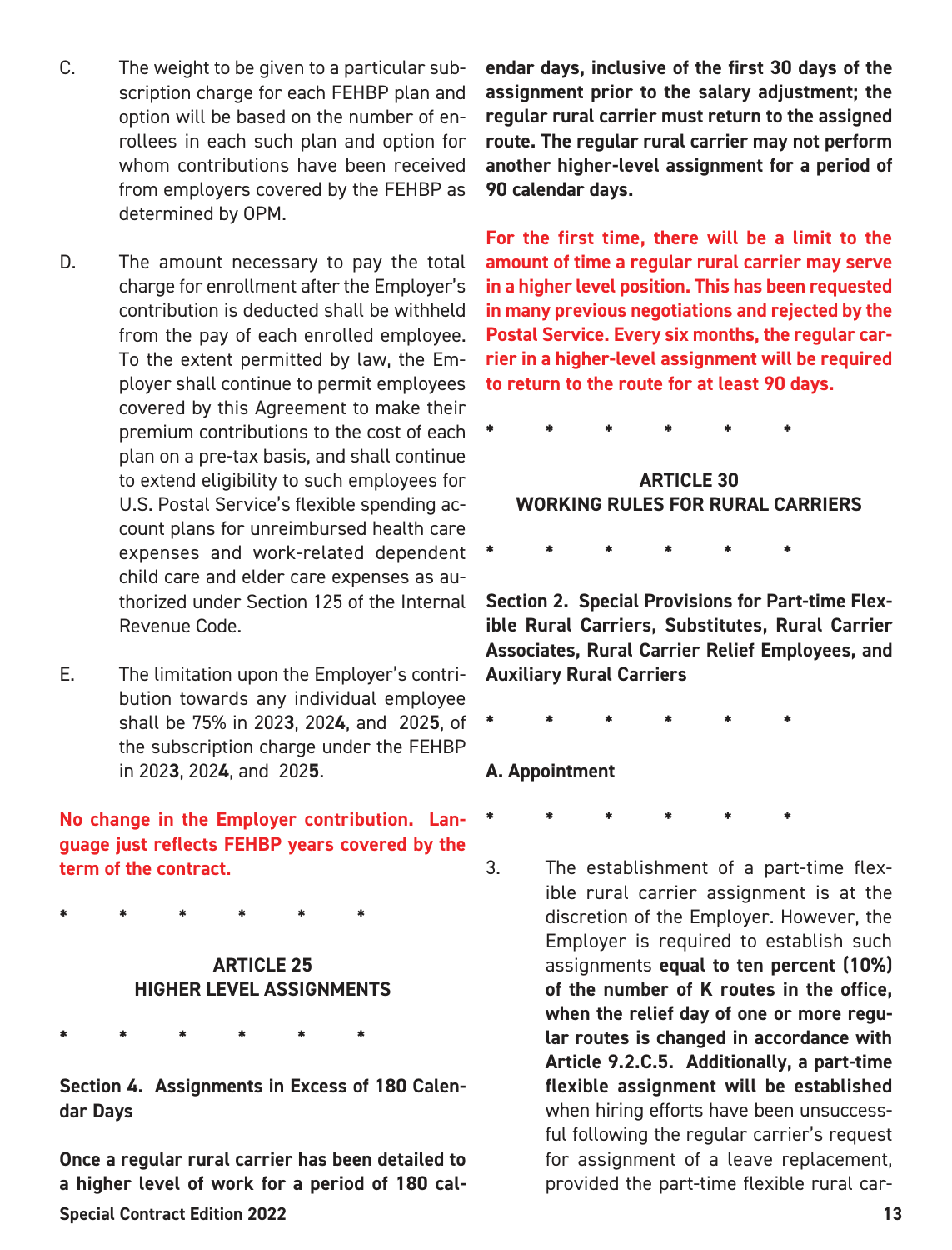rier will be assigned two (2) K routes.

 **Once** a part-time flexible rural carrier assignment **is established**, it shall be posted at the post office, including station and branches, for all substitute rural carriers and RCAs **with one (1) year of continuous service as an RCA.** The posted notice shall clearly state the method(s) to be used for eligible rural carriers to submit bids using their Employee Identification Number and the bidding method stated on the posting. The notice shall state that a part-time flexible rural carrier cannot decline conversion to regular status. The notice shall be posted for ten (10) calendar days. Bids may only be withdrawn during the 10-day posting period.

- **\* \* \* \* \* \***
- b. If the vacant part-time flexible rural carrier assignment still exists, it shall be awarded to the RCA **with one (1) year of continuous service as an RCA, who has** accrued the longest period of continuous service as an RCA in that office, unless another RCA is deemed substantially better qualified.
- **\* \* \* \* \* \***
- e. If the vacant part-time flexible assignment still exists, post the vacancy, using the posting criteria outlined in item 3, within ten (10) days for all part-time rural carriers, substitutes, and RCAs **with one (1) year of continuous service as an RCA**, within the district. The notice shall be posted for fifteen (15) days at each office within the district. Bids may only be withdrawn during the 15-day posting period.
- f. The order of consideration shall be parttime flexible rural carriers based on the longest period of continuous service as a part-time flexible rural carrier, substitute

rural carriers based on the longest period of continuous service as a substitute rural carrier and auxiliary rural carrier; and RCAs **with one (1) year of continuous**  service as an RCA based on the longest period of continuous service as an RCA. Awarding of the assignment shall be the same as stated in subsections c. and d.

- g. **If the vacancy still exists, the part-time flexible assignment will be posted again in the vacancy post office, including stations and branches, for all non-probationary RCAs in the office. The time requirements for posting and awarding of the part-time flexible rural carrier assignment and placement of the successful applicant are the same as provided above. The assignment will be awarded to the RCA applicant having accrued the longest period of continuous service in that office.**
- h. **If the vacancy still exists,** management may fill the assignment in accordance with Handbook EL-312, Employment and Placement. This includes, but is not limited to, the reassignment of a qualified regular rural carrier, part-time flexible rural carrier, substitute or RCA.

**For the first time since its inception, the language defining and establishing a "formula" office will include a requirement to create PTF positions when the formula is established in an office. Even though the employer has changed the relief days in hundreds of offices in the last 21 years, there has never been any requirement to create career PTF positions until now. This language will immediately create approximately 1900 new PTF positions in existing formula offices and will require the Postal Service to consider the economic consequences of creating a formula office when it also means creating numerous career positions and the related costs involved. USPS will have 60 days from the signing of this Agreement to comply with this provision in current formula offices.**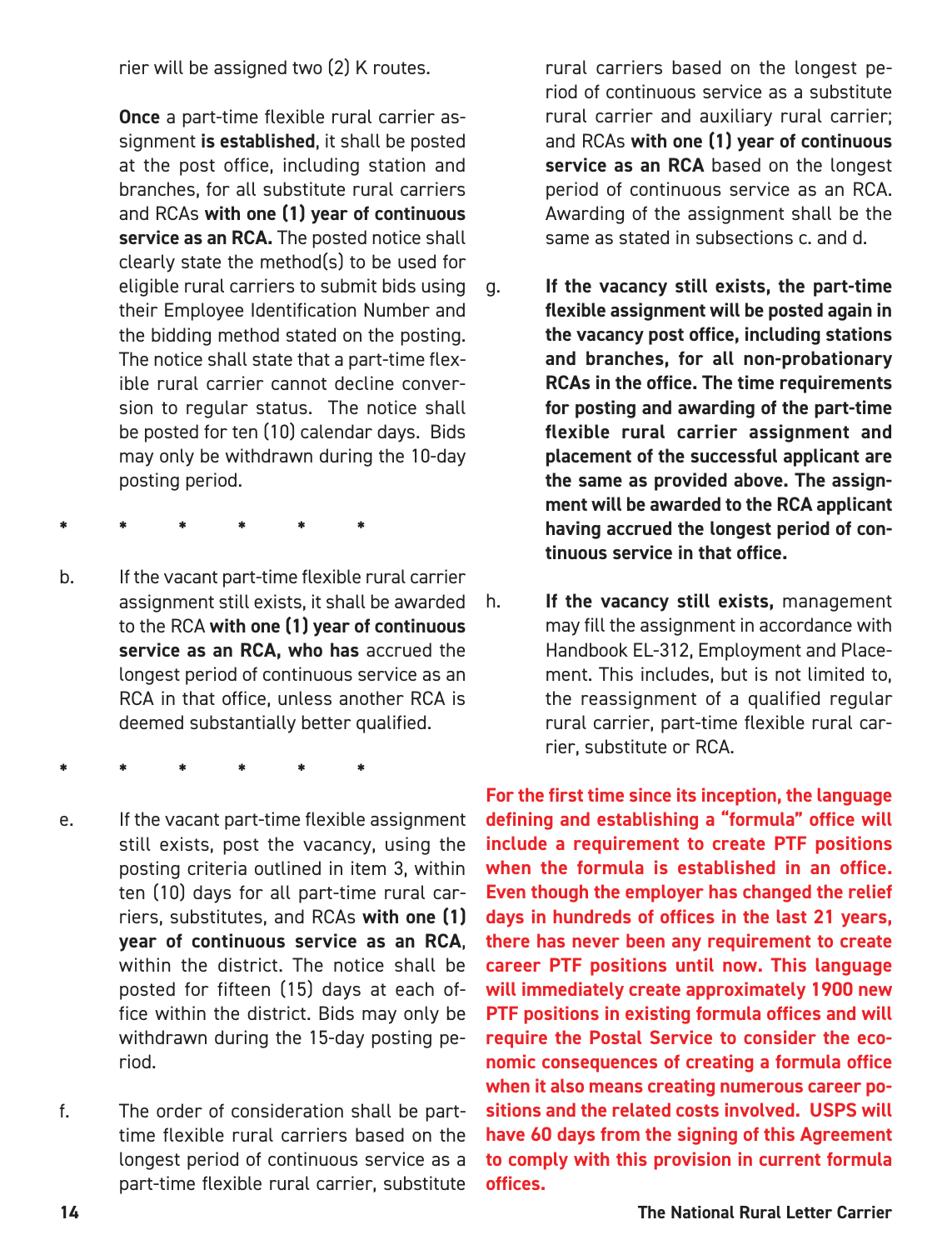**The 10% calculation will be rounded to the next whole number. So, an office with 5-14 K routes would require at least one PTF position to be created. An office with 15-24 would require 2 PTFs etc.**

**A change is made to establish that only RCAs with one year of continuous service as an RCA may initially bid on PTF positions. This is the same requirement for bidding on a regular rural route. This may result in more District-wide postings of PTF positions, giving senior RCAs in other offices a chance at the career position.** 

**New language also requires a reposting in the original office for all non-probationary RCAs when a PTF position remains unfilled from a District-wide posting. Only after this final posting will the position be offered to new employees off the street.**

**\* \* \* \* \* \*** 

#### **D. Unavailability of a Leave Replacement**

**\* \* \* \* \* \*** 

4. If no qualified substitutes, rural carrier associates, or rural carrier relief employees with the delivery unit are available, the Employer may designate any other leave in the office prior to selecting a regular rural carrier to work in accordance with Article 8.5

5. **If no other leave replacements in the office are available t**he Employer may schedule a leave replacement from another office before selecting a regular rural carrier to work in accordance with Article 8.5. **If a leave replacement is scheduled to case and carry a regular rural route in their assigned office, they are considered unavailable to work in another office.** 

**This section establishes a contractual limitation on the employer's right to utilize leave replacements in other offices. Only if a leave replacement is not scheduled to case and carry a regular route, may they be assigned to another office for the day. Language in the RCAM will reiterate the parties' agreements that leave replacements should be notified of their scheduling in another office as far in advance as possible and work in other offices is always secondary to work in their own office. The RCAM will also state that leave replacements are entitled to mileage reimbursement and that any travel time between offices is compensable if the leave replacement reports to one office and is then required to report to another in the same day.**

**The Postal Service will have the option, when possible, to schedule an RCA from another office before scheduling a regular carrier (whether on the RDWL or not) to work their relief day.**

**\* \* \* \* \* \***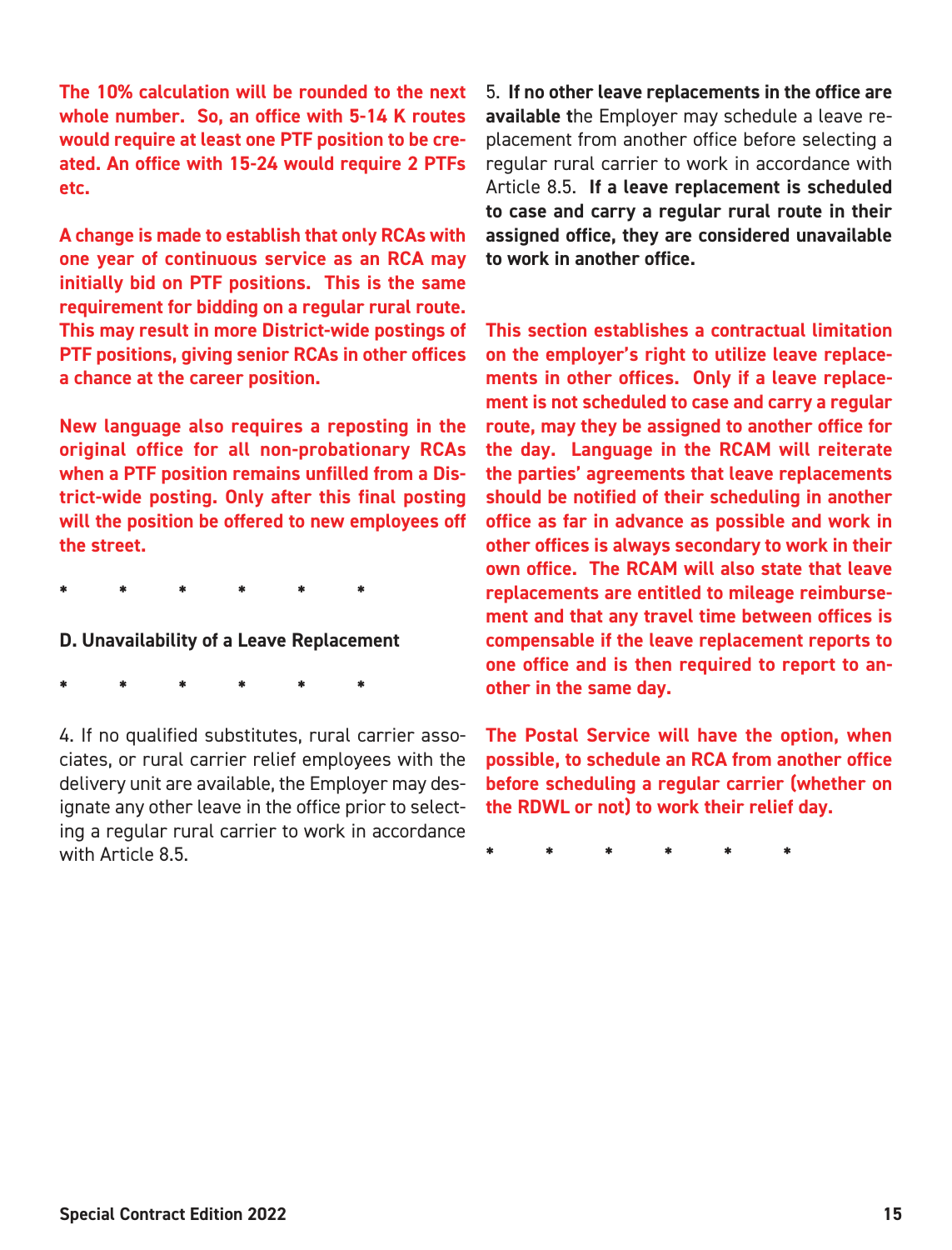#### **MEMORANDUM OF UNDERSTANDING BETWEEN THE UNITED STATES POSTAL SERVICE AND THE NATIONAL RURAL LETTER CARRIERS' ASSOCIATION**

#### **Non-Career Employee Health Benefits**

After one year of continuous employment, any eligible non-career rural carrier employee who wants to pay health premiums to participate in the Federal Employees Health Benefits (FEHB) Program on a pre-tax basis will be required to make an election to do so in accordance with applicable procedures. The total cost of health insurance is the responsibility of the non-career employee except as provided below.

The Postal Service will make a bi-weekly contribution to the total premium for any non-career rural carrier employee who wishes to participate in the USPS Non-Career Health Care Plan (USPS Plan) self-only option, equal to the greater of (a) \$125, or (b) the minimum required by the Patient Protection and Affordable Care Act, and applicable regulations.

The Postal Service will make a bi-weekly contribution equal to 65% of the total premium for any noncareer rural carrier employee who wishes to participate in the USPS Non-Career Health Care Plan (USPS Plan) for either self plus one or family coverage during the non-career rural carrier employee's initial year of non-career employment.

After a non-career rural carrier employee's first year of employment, the Postal Service will make a bi-weekly contribution equal to 75% of the total premium for either self plus one or family coverage.

**Effective Plan Year 2023, the Postal Service will make a bi-weekly contribution equal to 75% of the total premium for any eligible non-career rural carrier employee who wishes to participate in the USPS Non-Career Health Care Plan (USPS Plan) for self, self plus one, or family coverage, regardless of year of employment.** 

Any non-career rural carrier employee wishing to make his or her health care contribution on a pre-tax basis will be required to make an election to do so in accordance with applicable procedures.

All non-career rural carrier employees will be eligible for the USPS Plan within a reasonable period from the date of hire and entry into a pay status, consistent with the requirements established under the Patient Protection and Affordable Care Act.

The Postal Service shall continue to provide the USPS Plan with self-only, self plus one, and family options for the duration of this Agreement.

**\_\_\_\_\_\_\_\_\_\_\_\_\_\_\_\_\_\_\_\_\_\_\_\_\_\_\_\_\_\_\_\_\_ \_\_\_\_\_\_\_\_\_\_\_\_\_\_\_\_\_\_\_\_\_\_\_\_\_\_\_\_\_\_\_\_\_\_\_**

**Katherine S. Attridge Ronnie Stutts Vice President Contract Contract President Contract President U.S. Postal Service Community Community Association** 

 **Labor Relations National Rural Letter Carriers'**

**This MOU increases the contribution of the employer to the premiums for the non-career employee health plan to 75% for all RCAs from day one beginning in Plan Year 2023.**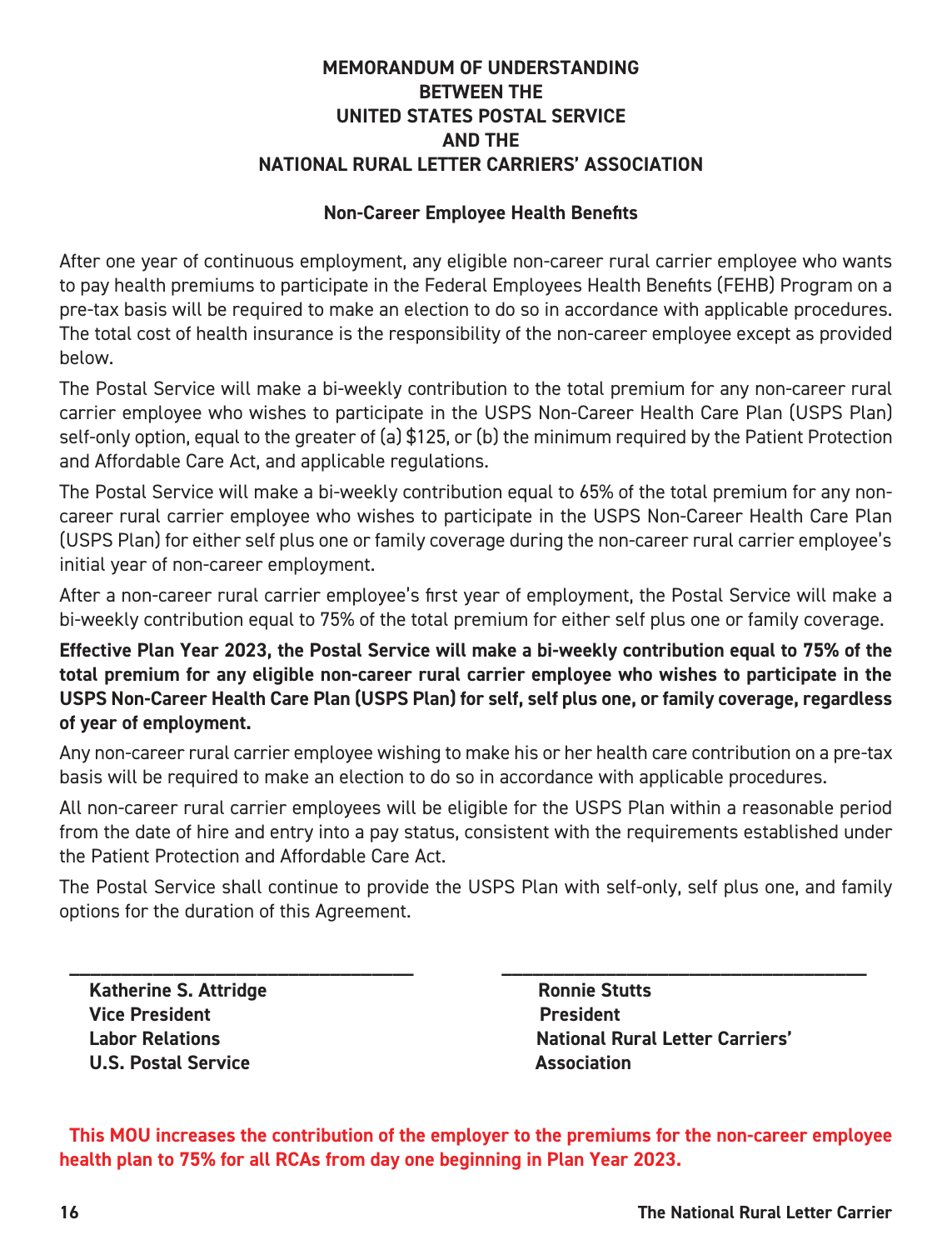#### **MEMORANDUM OF UNDERSTANDING BETWEEN THE UNITED STATES POSTAL SERVICE AND THE NATIONAL RURAL LETTER CARRIERS' ASSOCIATION**

**The parties have agreed to an interim process for implementation of the revised rural route standard allowances under the Rural Route Evaluated Compensation System (RRECS). The primary components of this interim RRECS implementation process include a plan for all rural carriers to perform the necessary rural activity scans using the MDD, an agreed upon methodology to incorporate the drive speed matrix and credits associated with parcel deliveries to the door without finalized route mapping, and a schedule for calculating route evaluations.**

**Rural carriers who are not already performing the necessary RRECS activity scans using the MDD will begin scanning on February 19, 2022, to gain proficiency with the new scans. Beginning March 12, 2022, a two-week survey will be conducted to determine the average weekly number of activity scans per route. Once the average is determined, the route evaluations will be adjusted through a base hour change, provided the rural carriers' evaluated compensation will increase.**

**The interim methodology to incorporate the drive speed matrix will utilize the route stops including traffic control points, and the authorized mileage to determine the average interval on each rural route for application of the appropriate standard. Additionally, the average driving and walking distances will be calculated using the appropriate standard and applied to parcel deliveries to the door. This interim methodology will only be used on those routes that have not been fully mapped at the time of each evaluation. Mapped rural routes will use the information specific to the route for application of the drive speed matrix and parcel delivery credit at the time of evaluation.**

**Additionally, the parties have agreed that there will be quarterly route evaluation calculations for the first year of implementation and bi-annual evaluations in subsequent years unless the parties otherwise agree. The dates for these evaluations are as follows:**

- **1. The first evaluation will be calculated utilizing volume data collected in the immediately preceding 52-week period (June 19, 2021 through June 17, 2022), activity scan data for one quarter (March 12 through June 17, 2022), along with a mini mail count conducted during the last two weeks of this 52-week period, ending June 17.**
- **2. The second evaluation will be calculated 12 weeks later utilizing 52 weeks of volume data ending on September 9, 2022, activity scan data (March 12 through September 9, 2022), along with mini mail count data collected in the last two weeks of this 52-week period, ending September 9.**
- **3. The third evaluation will be calculated 14 weeks later utilizing 52 weeks of volume data ending on December 16, 2022, activity scan data (March 12 through December 16, 2022), along with mini mail count data collected in the last two weeks of this 52-week period, ending December 16.**
- **Special Contract Edition 2022 17 4. The final interim evaluation will be calculated utilizing the preceding 52 weeks of volume data ending on March 10, 2023, activity scan data for 52 weeks (March 12, 2022 through March 10,**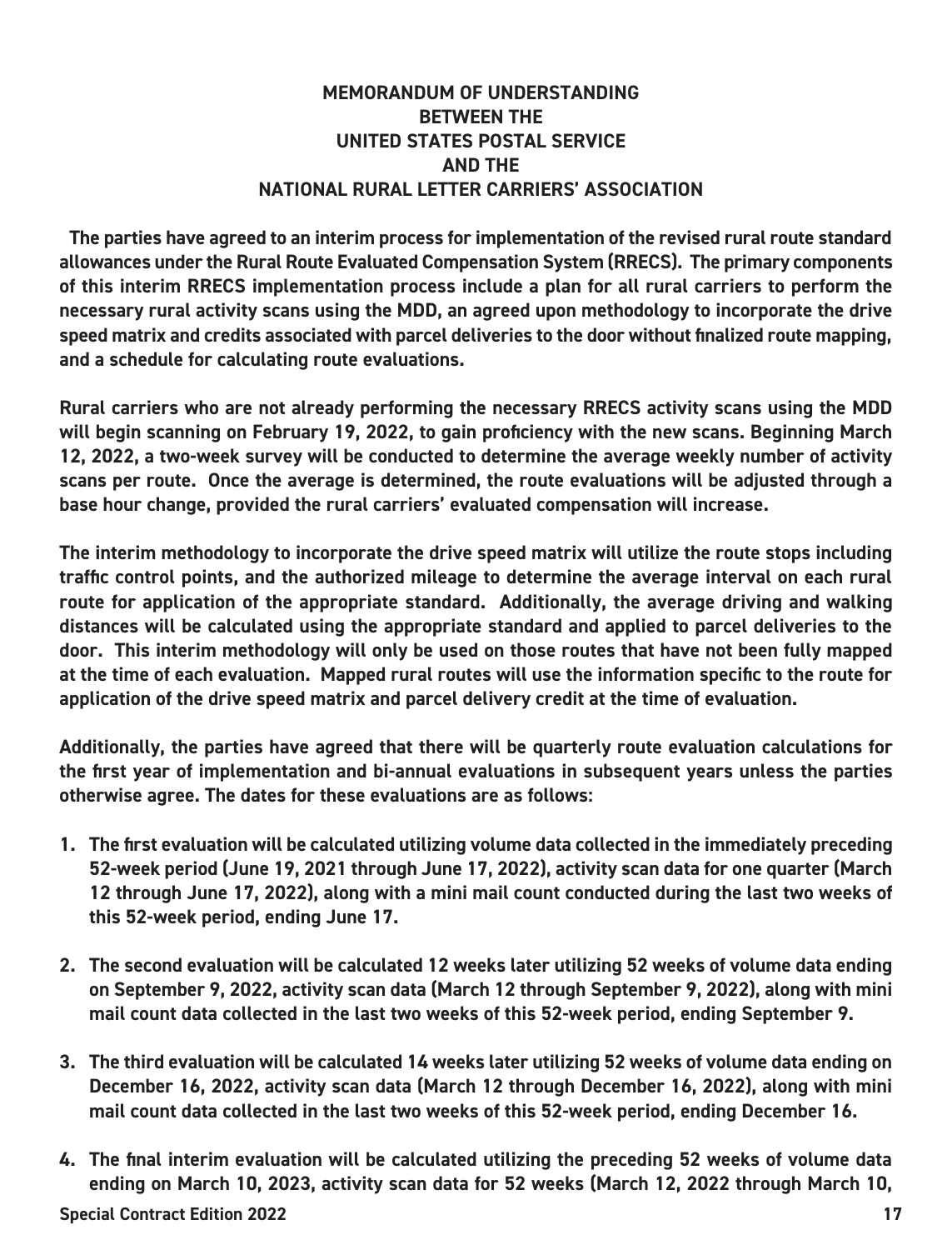**2023), along with mini mail count data collected in the two weeks of the 52-week period, ending March 10.** 

**5. All of the route evaluations will be effective at the beginning of the second full pay period following the completion of the data collection period.**

**Following the first year of quarterly evaluations, all rural routes will be evaluated every twenty-six (26) weeks utilizing the preceding fifty-two (52) weeks of volume and activity scan data, along with the mini mail count data.**

**The parties further agree to discuss procedures necessary to account for future route adjustments and information sharing.**

| <b>Katherine S. Attridge</b> | <b>Ronnie Stutts</b>                   |
|------------------------------|----------------------------------------|
| <b>Vice President</b>        | <b>President</b>                       |
| <b>Labor Relations</b>       | <b>National Rural Letter Carriers'</b> |
| <b>U.S. Postal Service</b>   | <b>Association</b>                     |

**This MOU provides final dates for the implementation of RRECS, using interim standards for driving time and the driving and walking distances for delivery of parcels to the door. These interim standards will only be used until the route is mapped by the carrier. The actual mapping data will replace the interim standards in the next evaluation calculation.**

**52 weeks of mail volume data will be used in every evaluation. The number of weeks of RRECS scan data (for items such as loading time, boxholders, safety/service talks, end-of-shift duties etc.) will increase with each evaluation for the first year, averaging those elements over a greater period of time as the interim process progresses.**

#### **MEMORANDUM OF UNDERSTANDING BETWEEN THE UNITED STATES POSTAL SERVICE AND THE NATIONAL RURAL LETTER CARRIERS' ASSOCIATION**

**Rural Delivery Task Force**

**The parties recognize the need to jointly review rural delivery methods and processes to ensure we leverage technological advances and modernization to place the Postal Service and the rural carriers in the best position to align with our customers' changing needs, ensuring that we remain the provider of choice. Therefore, the parties agree to establish a joint Rural Delivery Task Force.**

**The Task Force will consist of an equal number of members appointed by the Vice President, Labor Relations and the President, National Rural Letter Carriers' Association (NRLCA). The Task Force should include cross-functional Postal Service representation in order to fully implement any** 

**18 The National Rural Letter Carrier**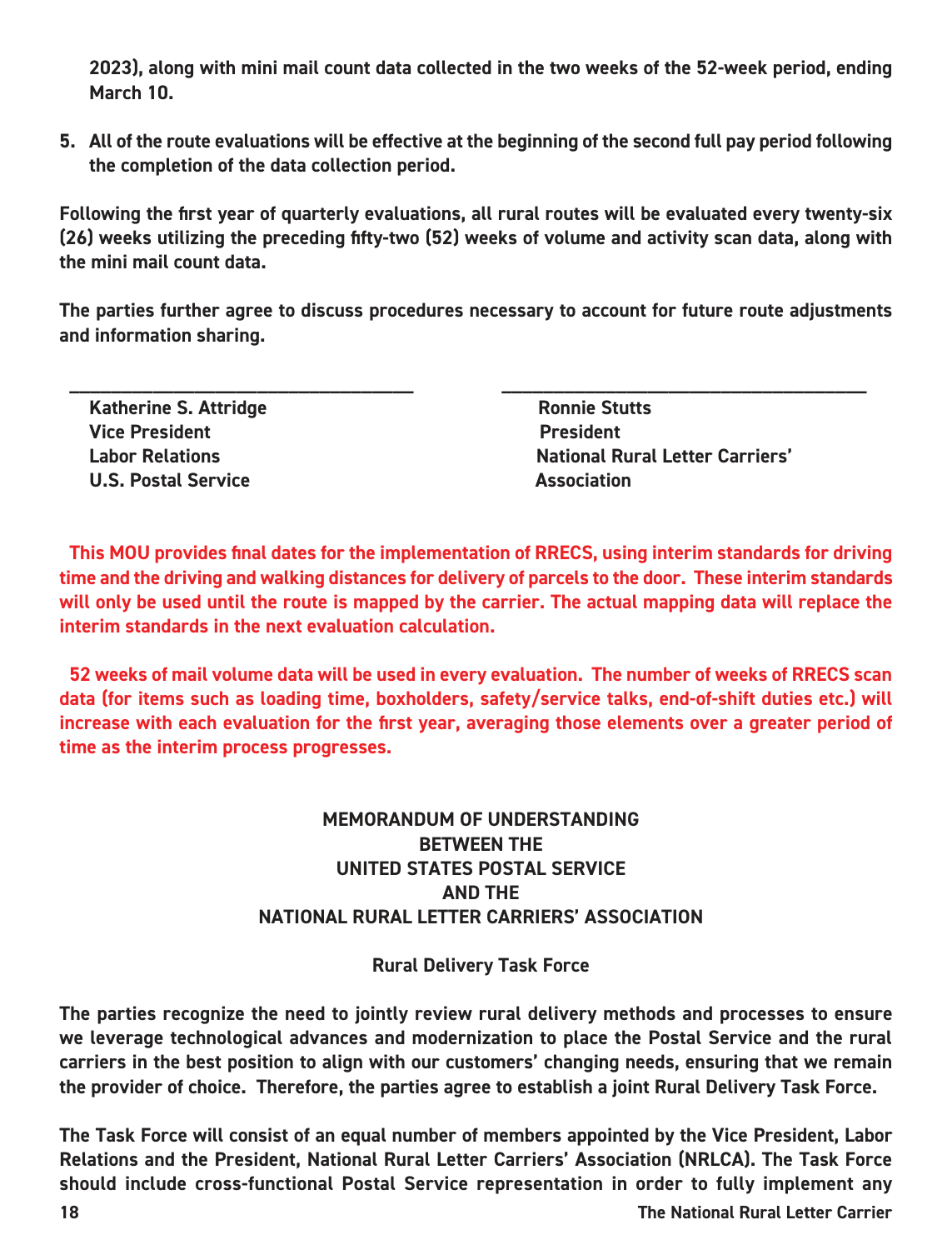**recommendations. Task Force members will meet on a regular basis and through a cooperative effort will discuss issues affecting rural delivery, working towards viable solutions and will also develop and test new work methods and concepts, as it deems appropriate.**

**The parties have identified several areas to be initially examined by the Task Force, to include:**

- **Leave Replacement Task Force recommendations**
- **Scheduling**
- **Casing equipment and casing methods**
- **Efficiency and use of space**
- **Seasonal Routes**
- **Vehicle deployment**
- **Contract Compliance**

**The Task Force has the authority to address any issues it feels would improve overall efficiency, improve the work climate, or position the Postal Service to achieve service excellence.**

**This agreement is without prejudice to the Postal Service's right to make changes to policy consistent with Articles 19 and 34, and the NRLCA's ability to challenge the same.**

**The Task Force shall convene within thirty (30) days of the ratification date of this Agreement and will function for the term of the 2021 USPS/NRLCA National Agreement.** 

**\_\_\_\_\_\_\_\_\_\_\_\_\_\_\_\_\_\_\_\_\_\_\_\_\_\_\_\_\_\_\_\_\_ \_\_\_\_\_\_\_\_\_\_\_\_\_\_\_\_\_\_\_\_\_\_\_\_\_\_\_\_\_\_\_\_\_\_\_**

**Katherine S. Attridge Community Community Ronnie Stutts** *Vice President President* **U.S. Postal Service Community Community Association** 

 **Labor Relations National Rural Letter Carriers'**

**This MOU gives the parties an opportunity to work on jointly developed and agreed solutions to ongoing issues in our craft. It does not change either parties' contractual rights or obligations.**

**• All other memoranda of understanding are continued in the successor Agreement with the exception of Number 15, "L" Route Profile; Number 18, Route Adjustments for DPS Flats; Number 21, RRECS development; and Number 24, Leave Replacement Task Force.**